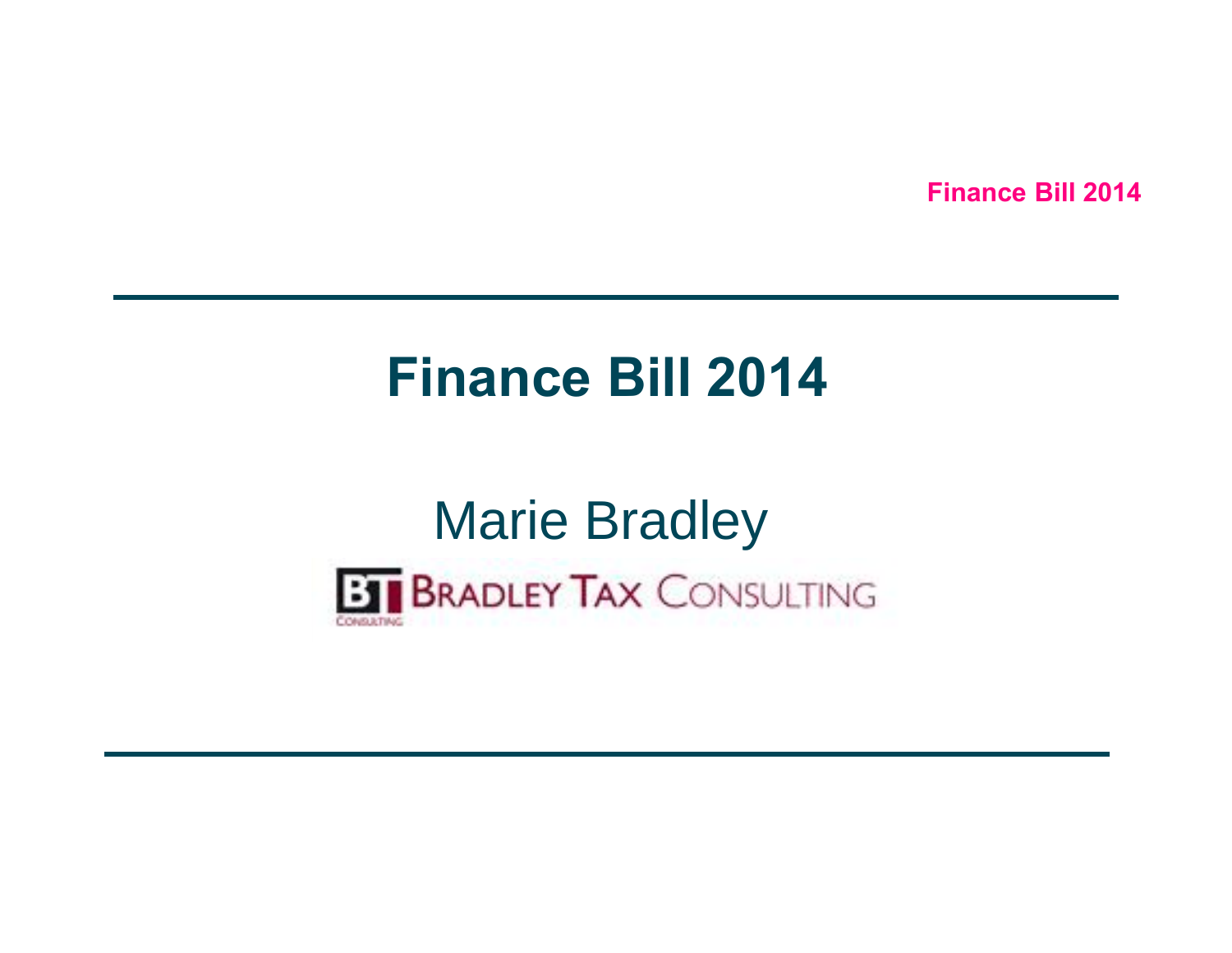### **USC**

- $"$  Exemption for incomes up to  $"$  12,012
- Reduced to 1.5% (from 2%) "0 to "12,012
- Reduced to 3.5% (from 4%) "12,012 to "17,576
- Rate of 7% on aggregate income up to "70,044"
- Increased to 8% on aggregate income > "70,044 but
- Increased to 11% on self employed  $>$  "100K
- (*higher rate was due to expire 31/12/14 but now no end date*)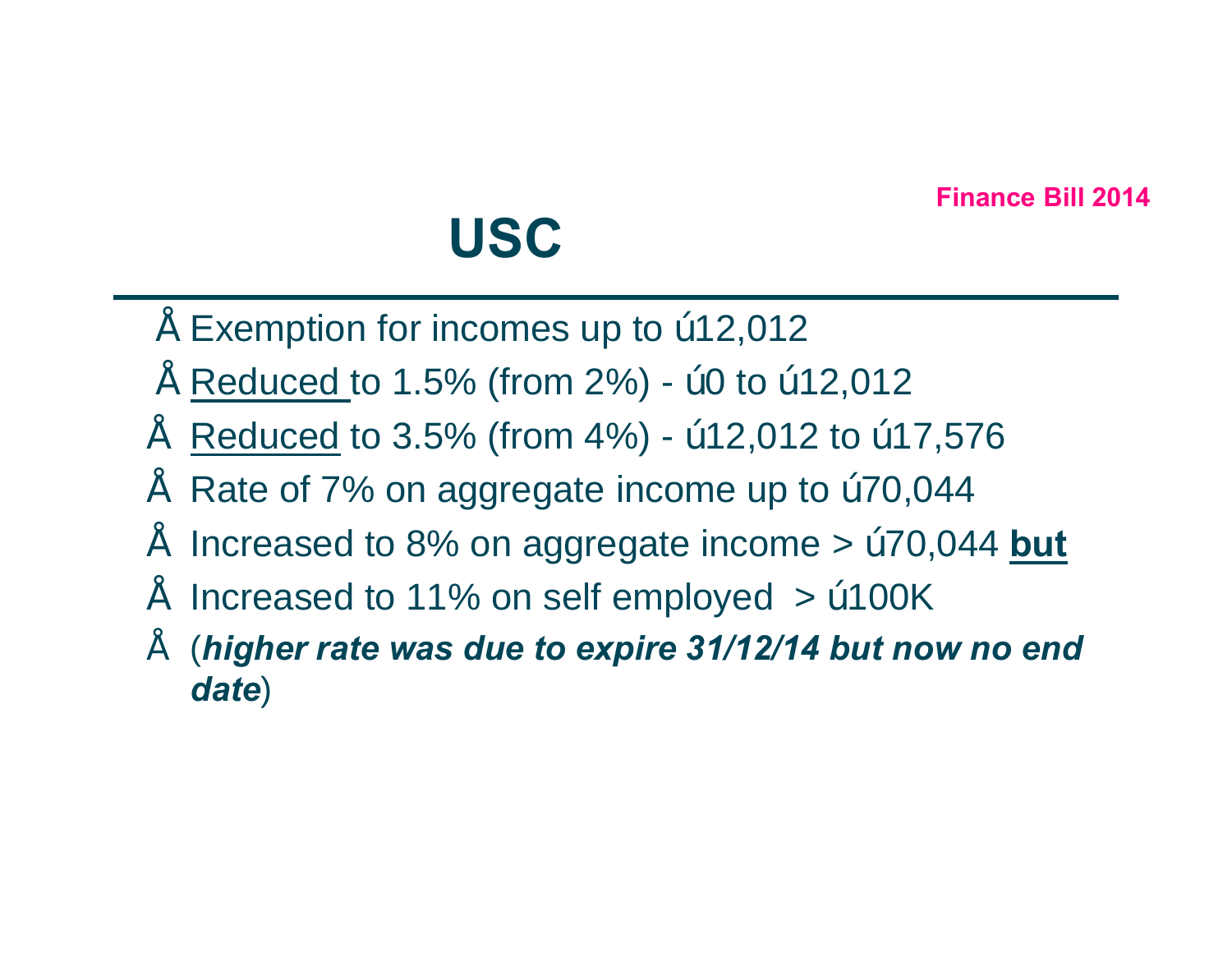### **Income Tax Rates**

#### Standard rate bands increased

| Tax Year 2014 | Tax Year 2015 And<br><b>Subsequent Years</b> |
|---------------|----------------------------------------------|
| "<br>32,800   | "<br>33,800                                  |
|               |                                              |
| 36,800        | 37,800                                       |
| 41,800        | 42,800                                       |
| 65,600        | 67,600                                       |
|               |                                              |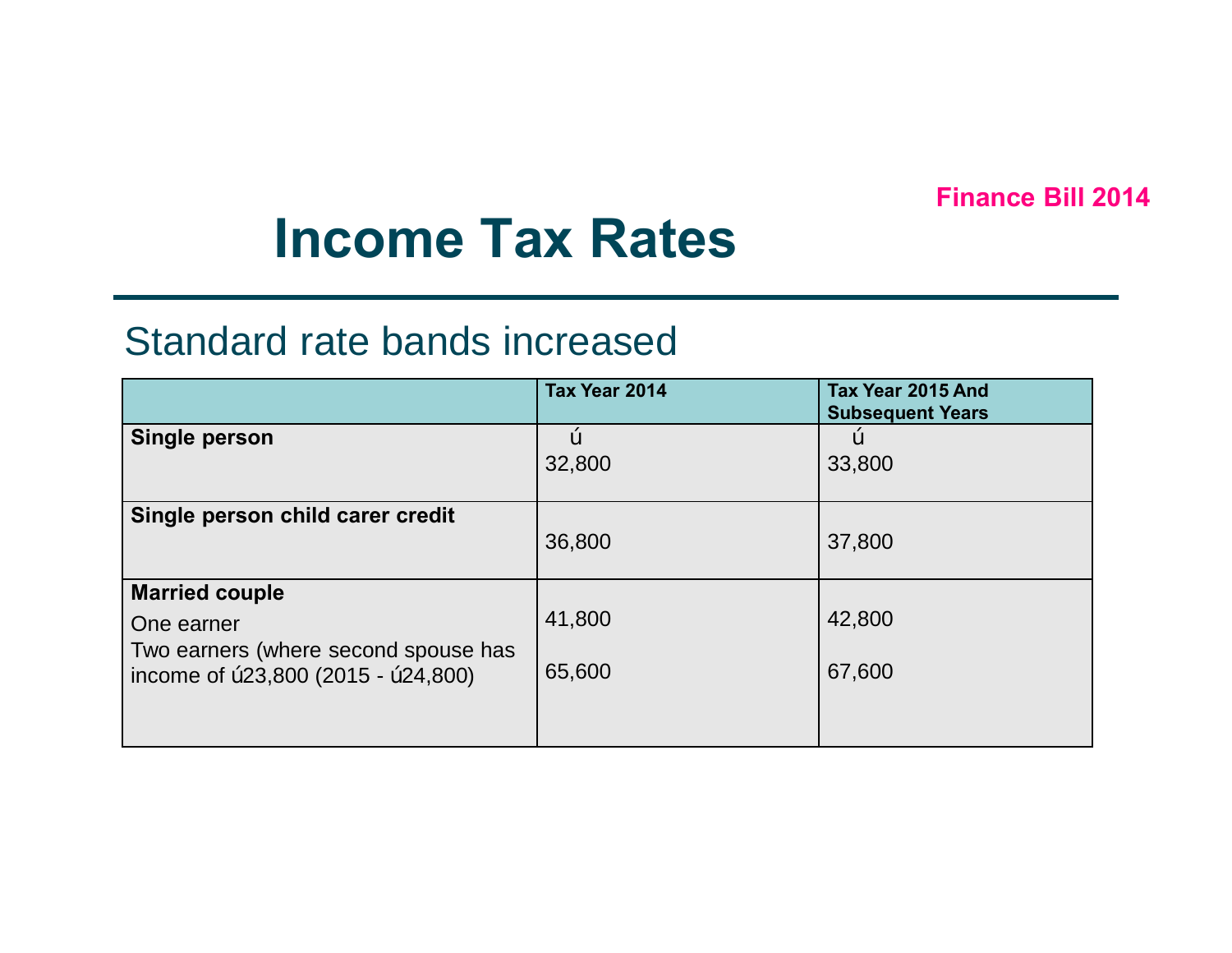### **Income Tax Rates**

- $\degree$  Income tax rate reduced from 41% to 40%
- $"$  Reduction in rate to 40% for tax on  $\pm$ hargeable excessq

w.e.f. 1 January 2015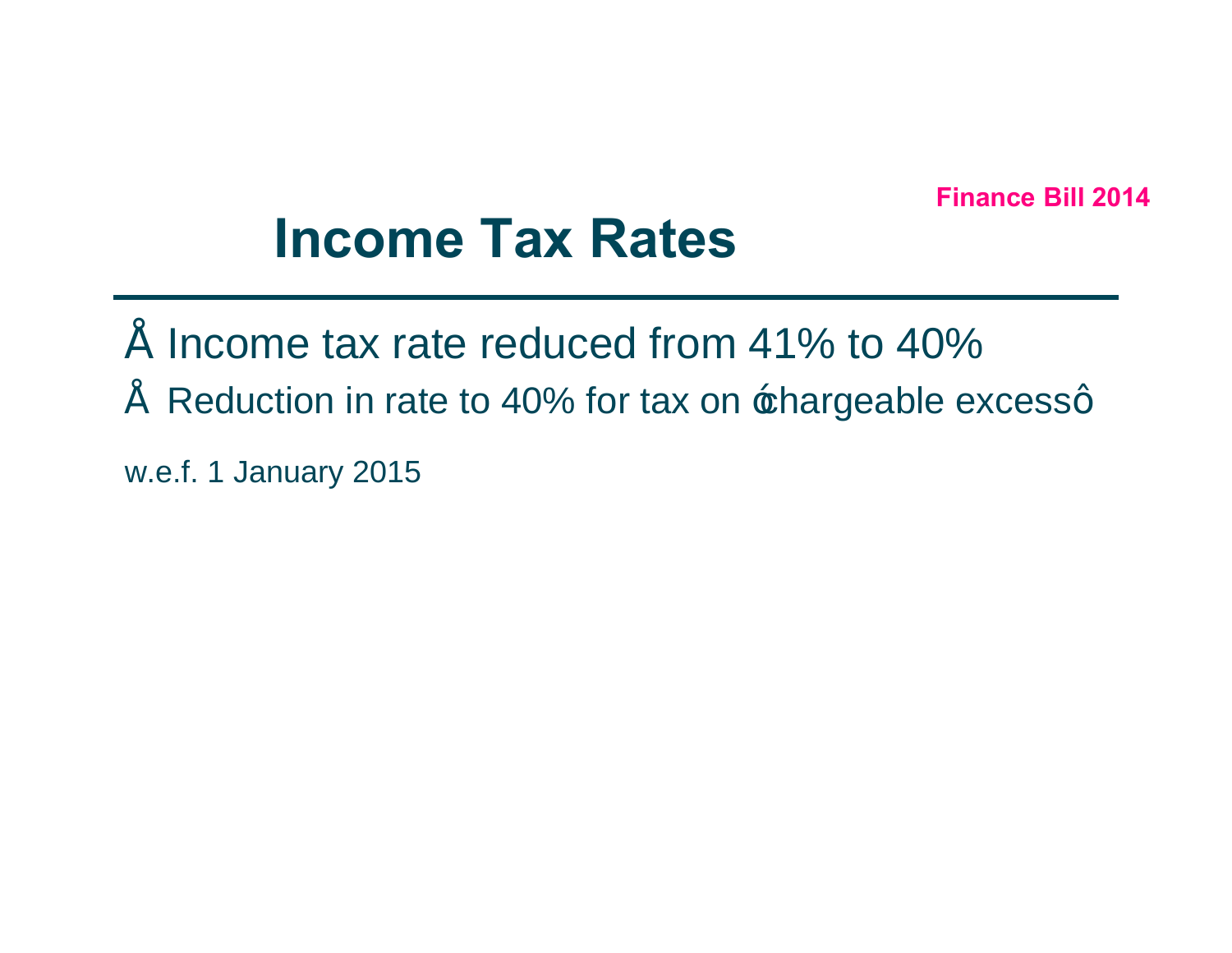### **Finance Bill 2014 USC/Income Tax Rates Overview**

| <b>USC rates for</b><br>2015                                | <b>Individual A</b><br>(self-<br>employed) | <b>Individual B</b><br>(proprietary<br>$director$ ) –<br>salary only | <b>Individual C</b><br>$-\geq 70$<br>(proprietary<br>$\text{directory}$ –<br>mixed<br><b>income</b> | <b>Individual D</b><br>(employee) | Individual E<br>- Seasonal<br>worker $(70)$<br>and no<br>medical<br>card) |  |
|-------------------------------------------------------------|--------------------------------------------|----------------------------------------------------------------------|-----------------------------------------------------------------------------------------------------|-----------------------------------|---------------------------------------------------------------------------|--|
| Income<br>(assumed no<br>disregarded<br>income for<br>USC)  | 150,000                                    | 300,000                                                              | 60,000                                                                                              | 70,000                            | 12,000                                                                    |  |
| USC (top rate)                                              | $11\%$ *                                   | 8%                                                                   | 3.5%                                                                                                | 7%                                | 0%                                                                        |  |
| PRSI/IT (top)                                               | 44%                                        | 44%                                                                  | 40%                                                                                                 | 44%                               | $0\%$                                                                     |  |
| Marginal rate                                               | $55\%$ *                                   | 52%                                                                  | 43.5%                                                                                               | 51%                               | $0\%$                                                                     |  |
| * Marginal rate reached at €100K level of 'Relevant Income' |                                            |                                                                      |                                                                                                     |                                   |                                                                           |  |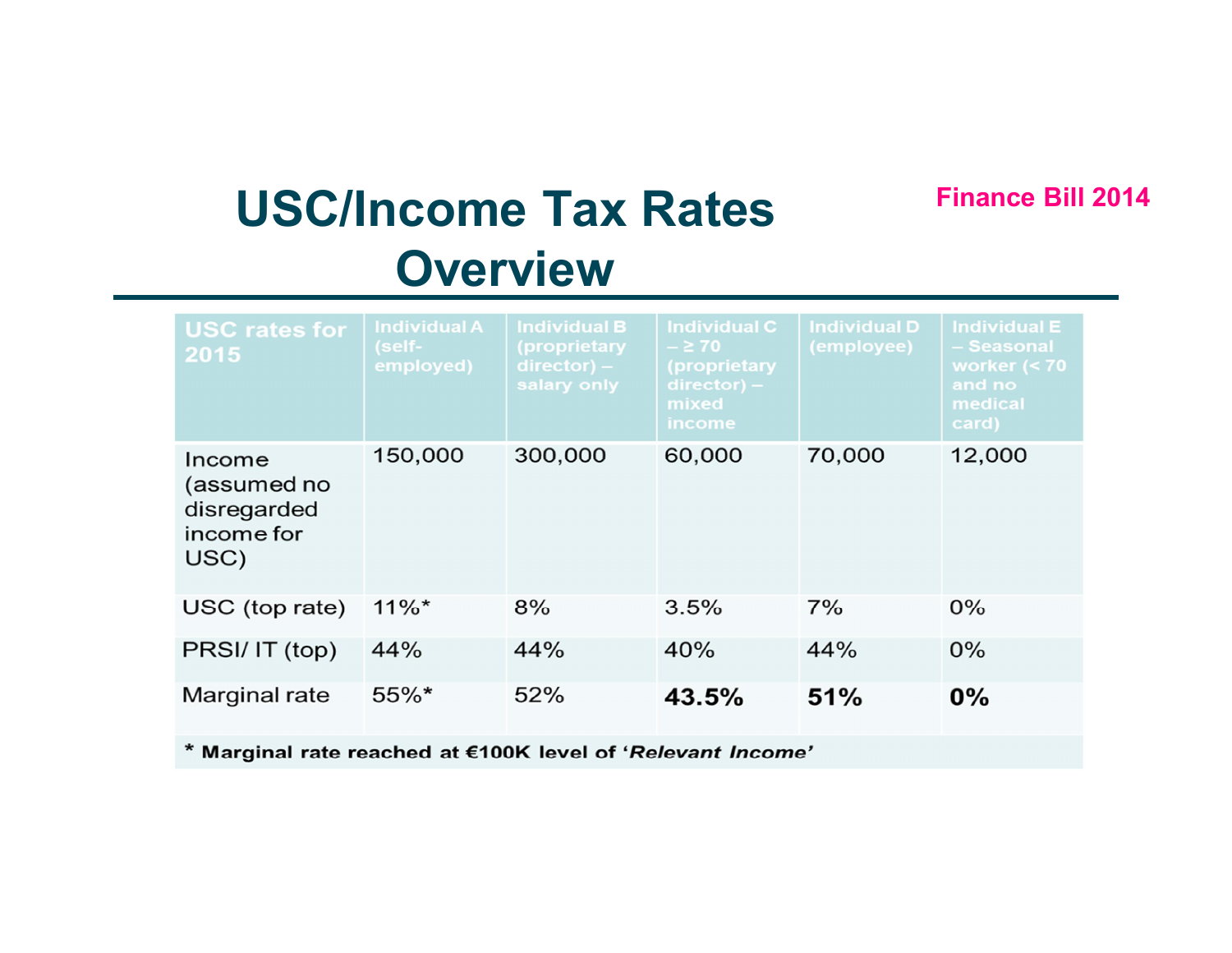# **LPT/Water Charges**

- Oireachtas members of constituencies outside Dublin can claim expenses for cost of maintaining second residenceg
- Amendment excludes ability to claim expense for LPT/ water charges

w.e.f. 1 January 2015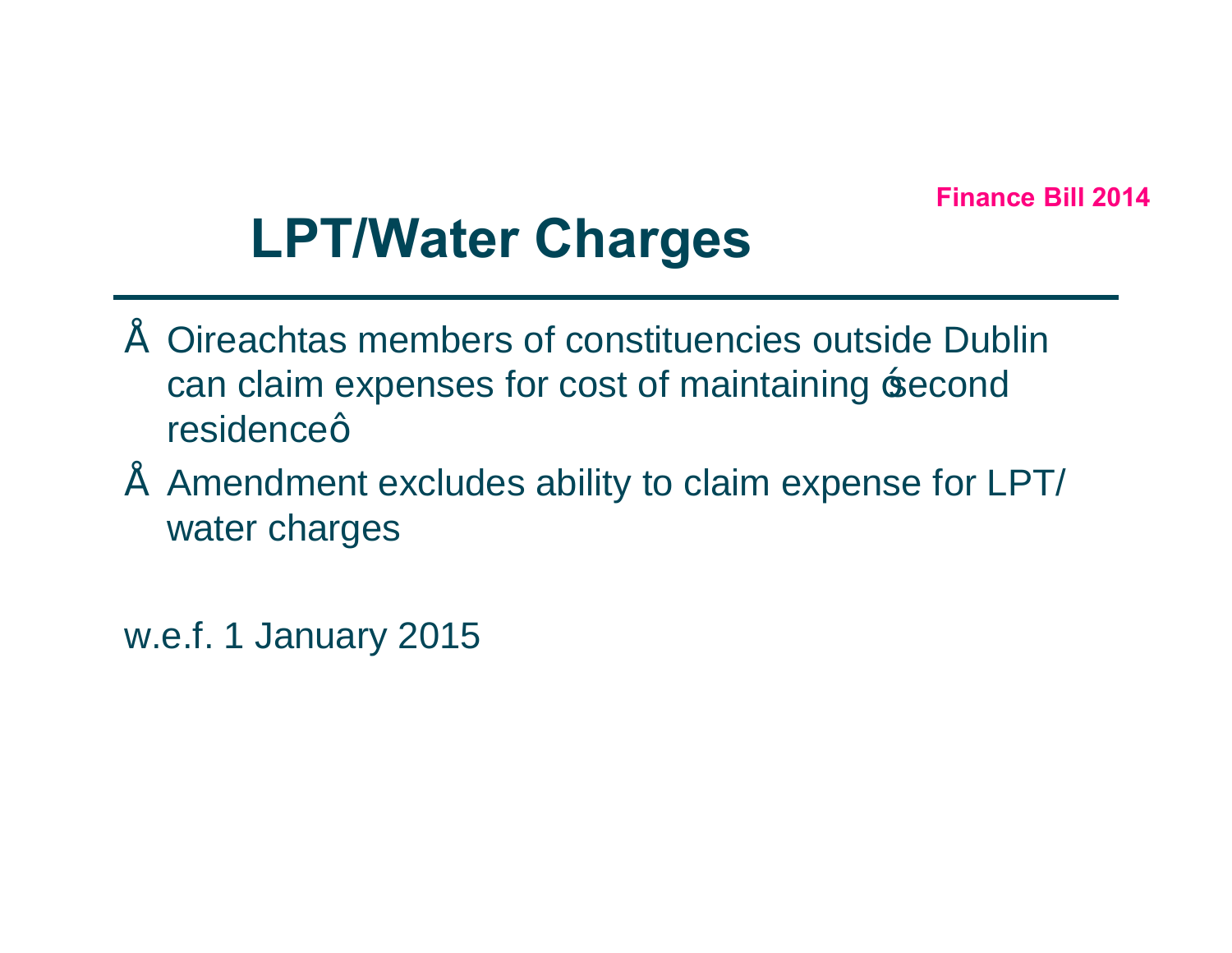# **Domicile Levy**

- Power to Revenue to issue notices requesting returns within 30 days
- Tax geared penalty provisions of 1077E expanded to include domicile levy
- Applies from date of passing of FA 2014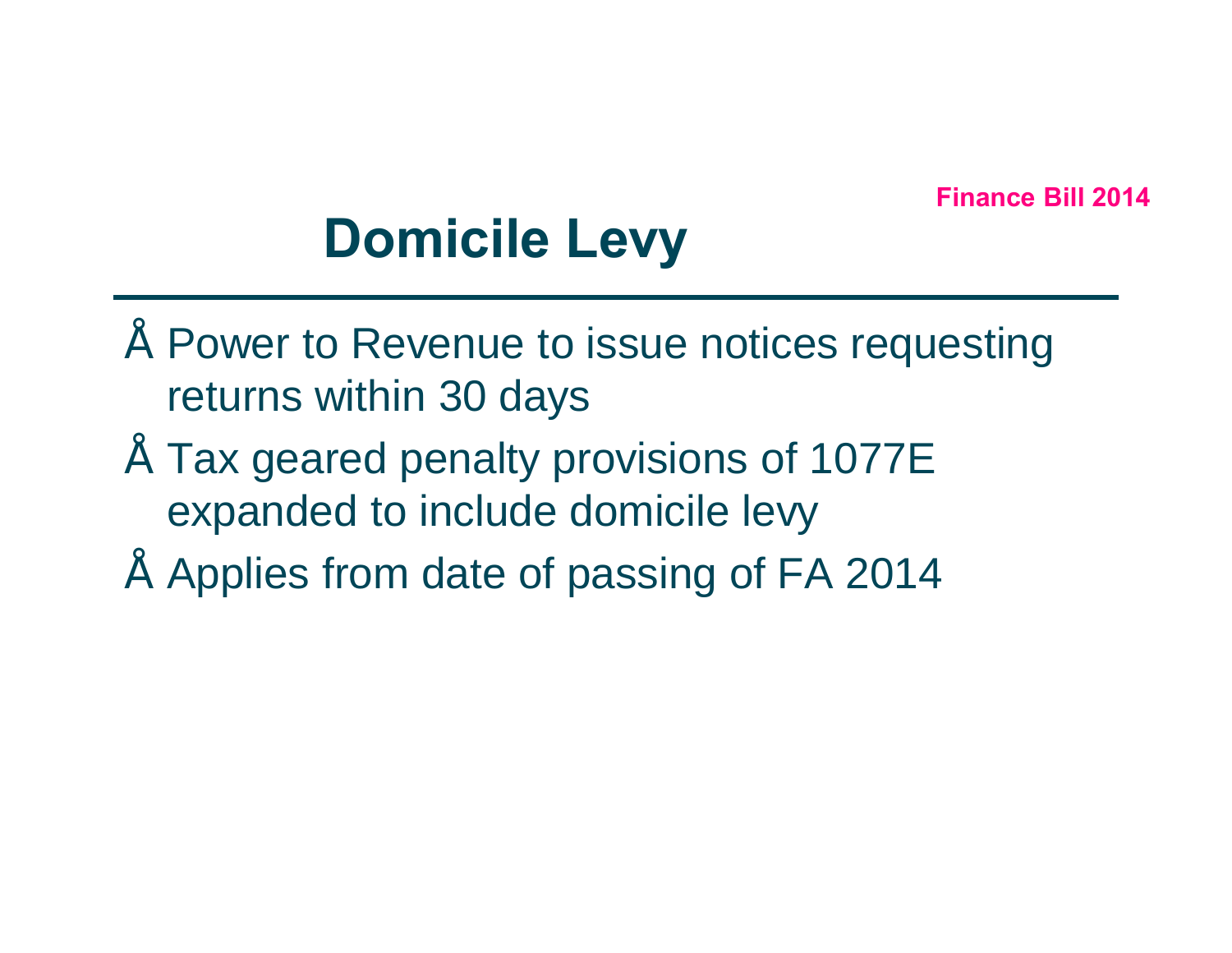# **Finance Bill 2014 Exemption for Certain Benefits**

- S82 CATCA exempted certain benefits for support, education and maintenance (that were part of the normal expenditure of a parent and reasonable having regard to his or her means) where taken:
	- By a child/spouse or civil partner during his or her lifetime while the parent or other person in loco parentis was alive;
	- By a minor child where the parent was deceased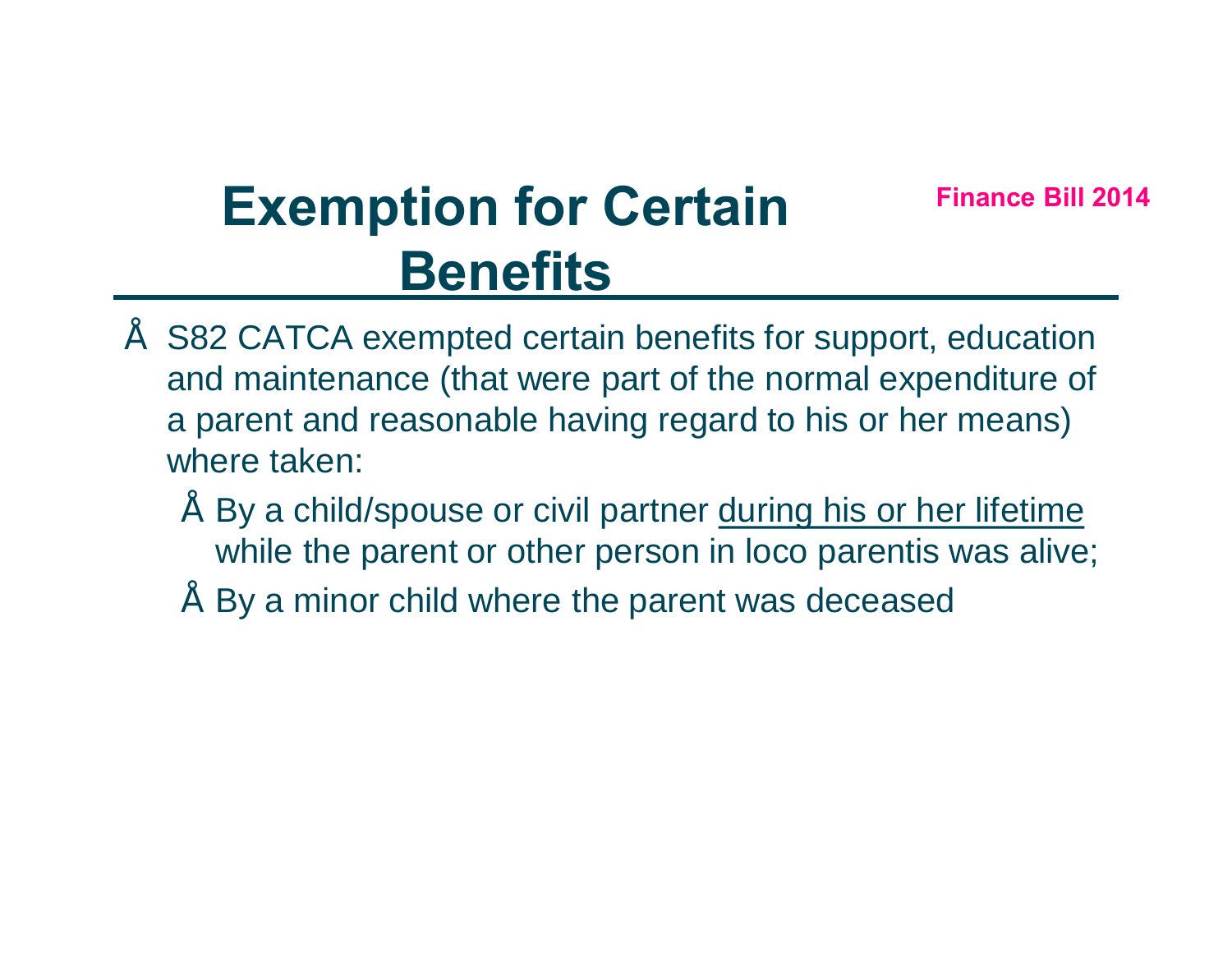# **Finance Bill 2014 Exemption for Certain Benefits**

Exemption will now only apply where:

- Taken by a minor child or child aged not more than 25 (where in receipt of full-time education) or a person in relation to whom the disponer stands in loco parentis when the parent or other person is alive or is dead;
- Impact is that an age limit has been placed on benefits taken by children while the disponer is alive – **practical issues?**
- **CS amendment – permanently incapacitated children**
- " w.e.f. date of passing of the FA 2014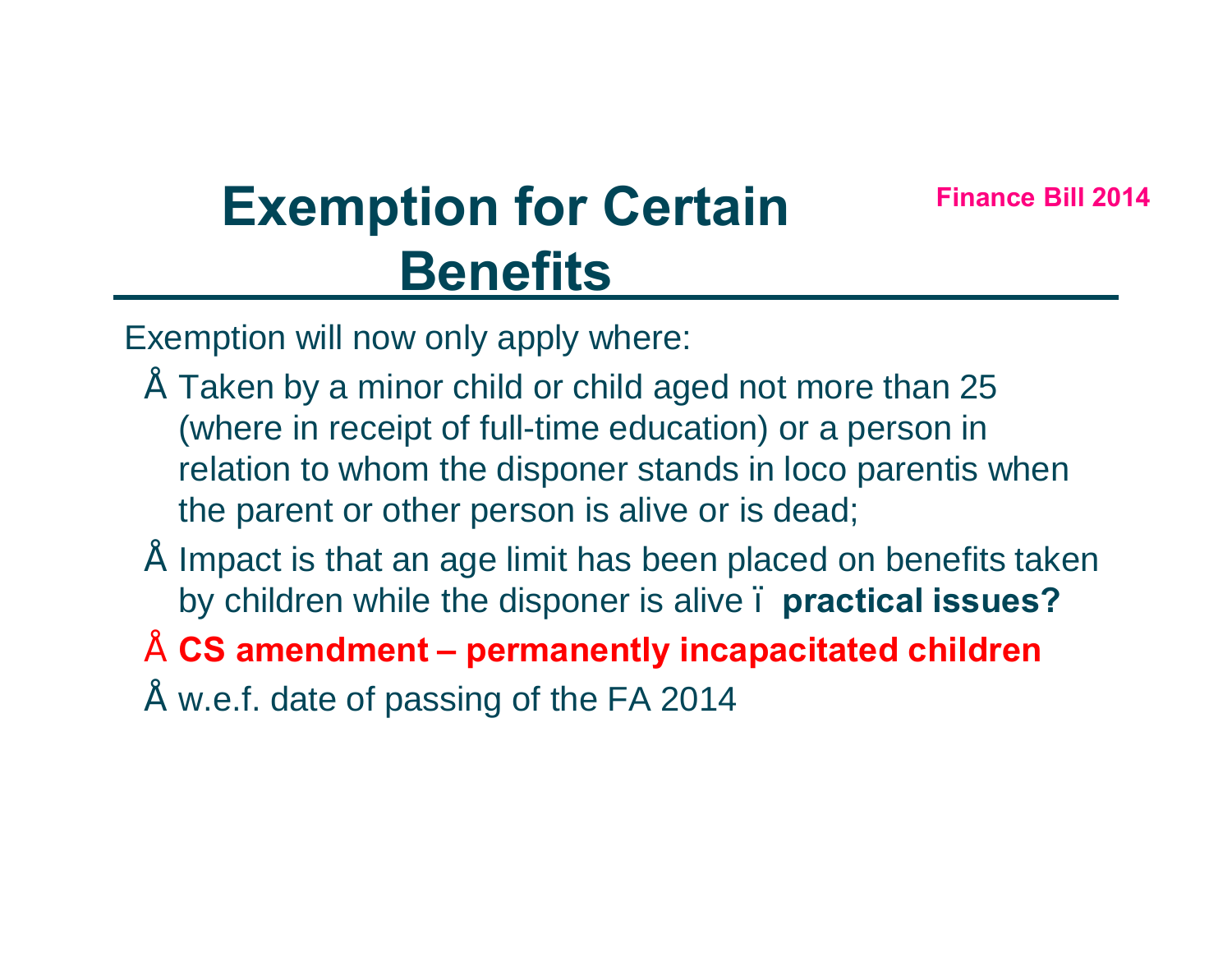# **Mortgage Interest Relief**



Relief extended to include qualifying residences in EEA (previously extended to State, NI and GB)

w.e.f. from 1 January 2015?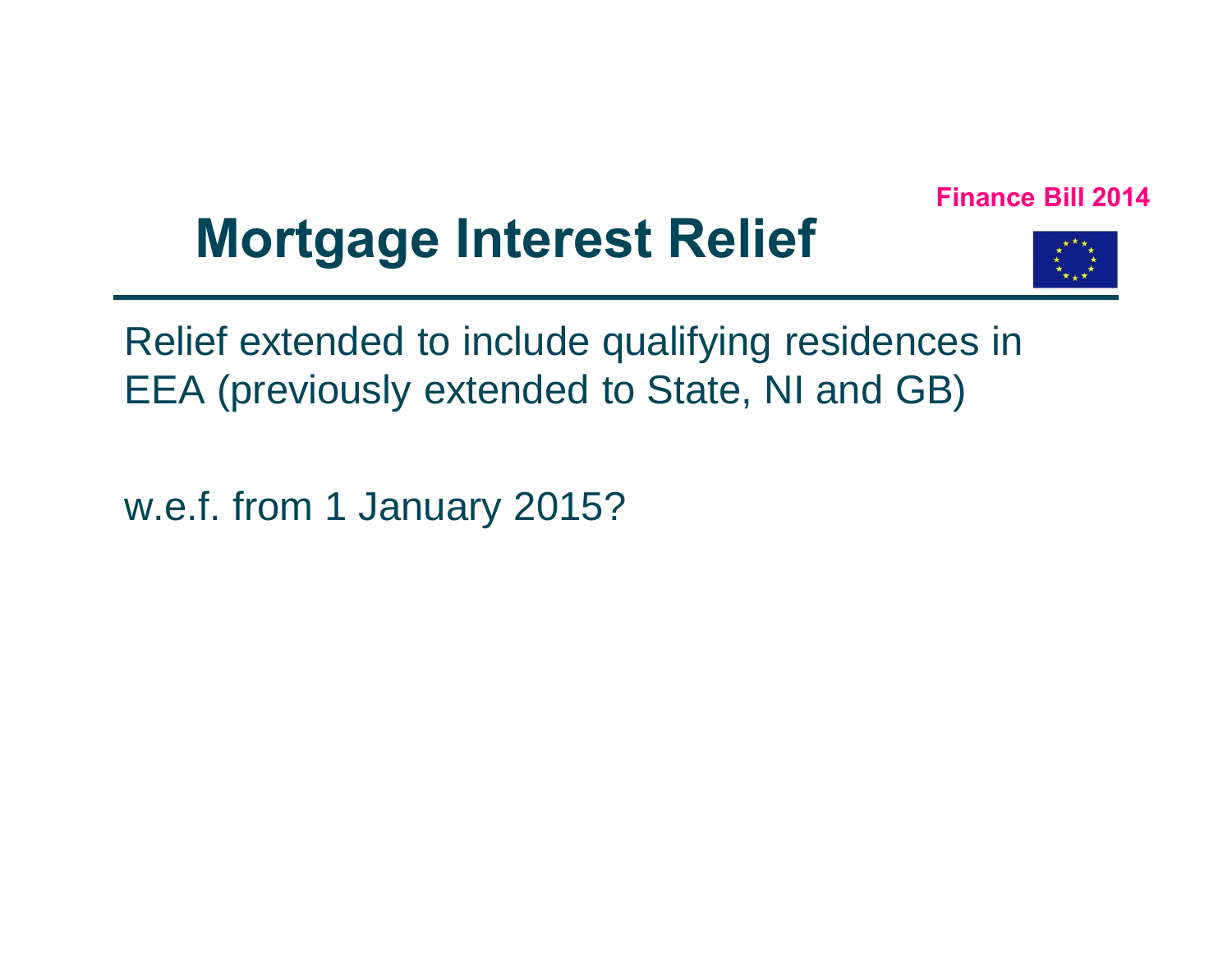# **Rent a Room Relief**

- Relief permitted up to "10K pa to be taken tax free for the letting of room(s) in sole or main residence in State
- No impact on PPR/MIR claims
- Relief increased to "12K pa

w.e.f. from 1 January 2015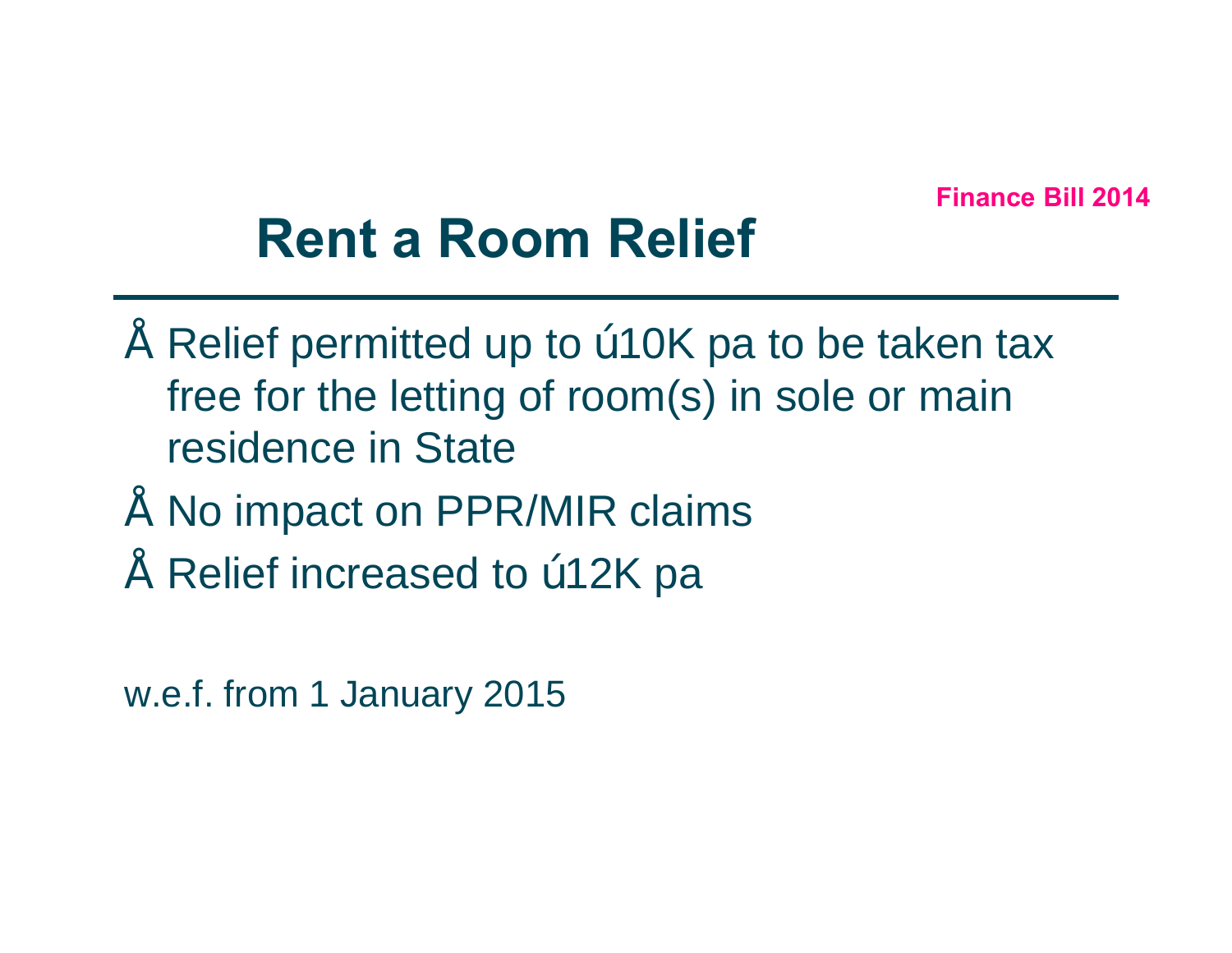# **HRI Scheme**

- HRI introduced in F(No.2)A 2013 applied only to PPRs
- Rental Sector Study focus on standards of accommodation
- HRI scheme now extended to premises in State let to, or to be refurbished and then let to, tenants under leases registered with PRTB
- Special provision for conversion of one premises into two **Example 1** Fental unitsq-increases level of potential relief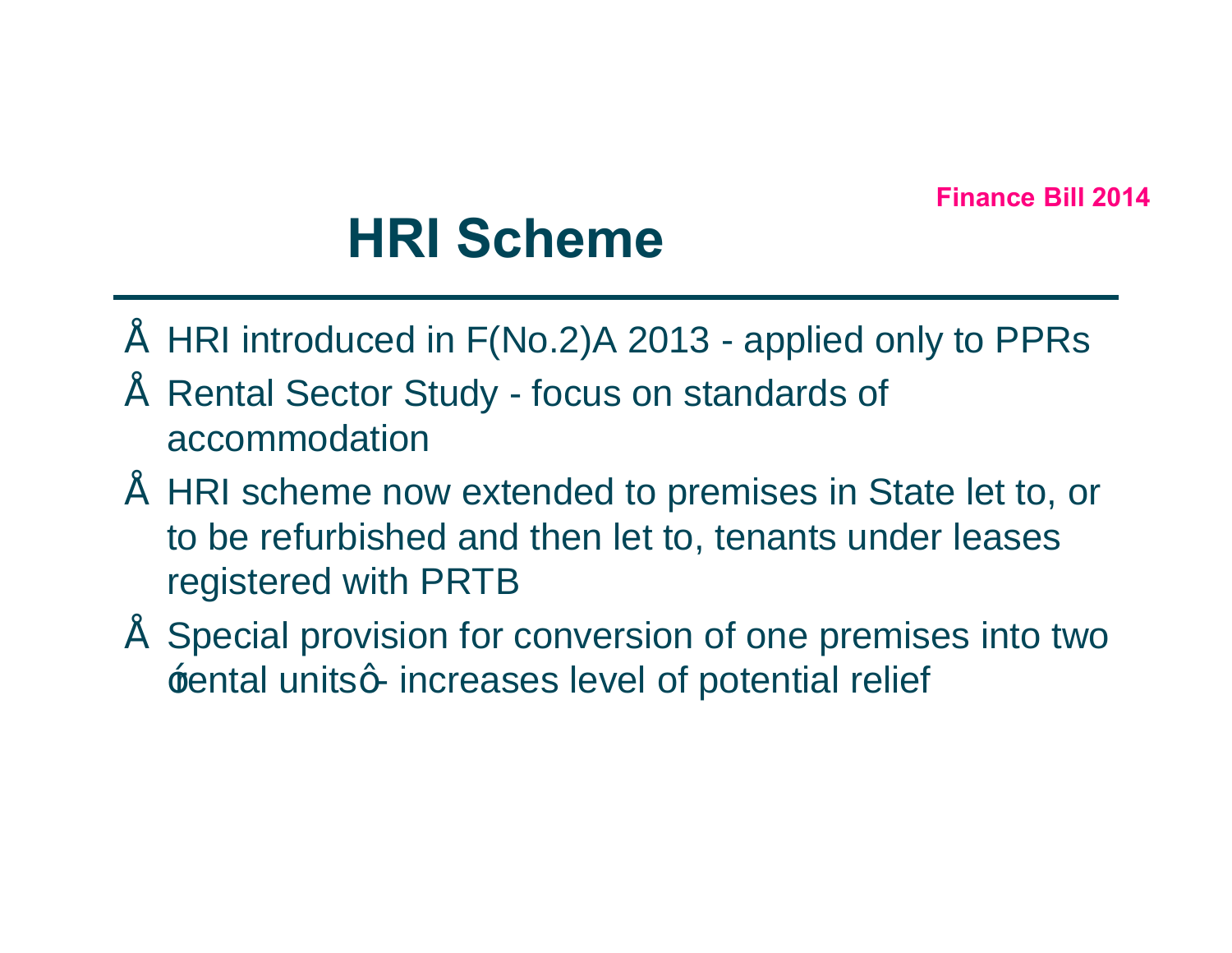# **HRI Scheme**

- Qualifying period for work on rental premises 15/10/14 to 31/12/15 – work in 2014 deemed to be done in 2015
- Increased information requirements introduced to address rental premises
- Issues:
	- Capital allowances/ rental deduction . real benefit?
	- Difficulty in claiming relief take-up?
	- w.e.f. for work from 15/10/2014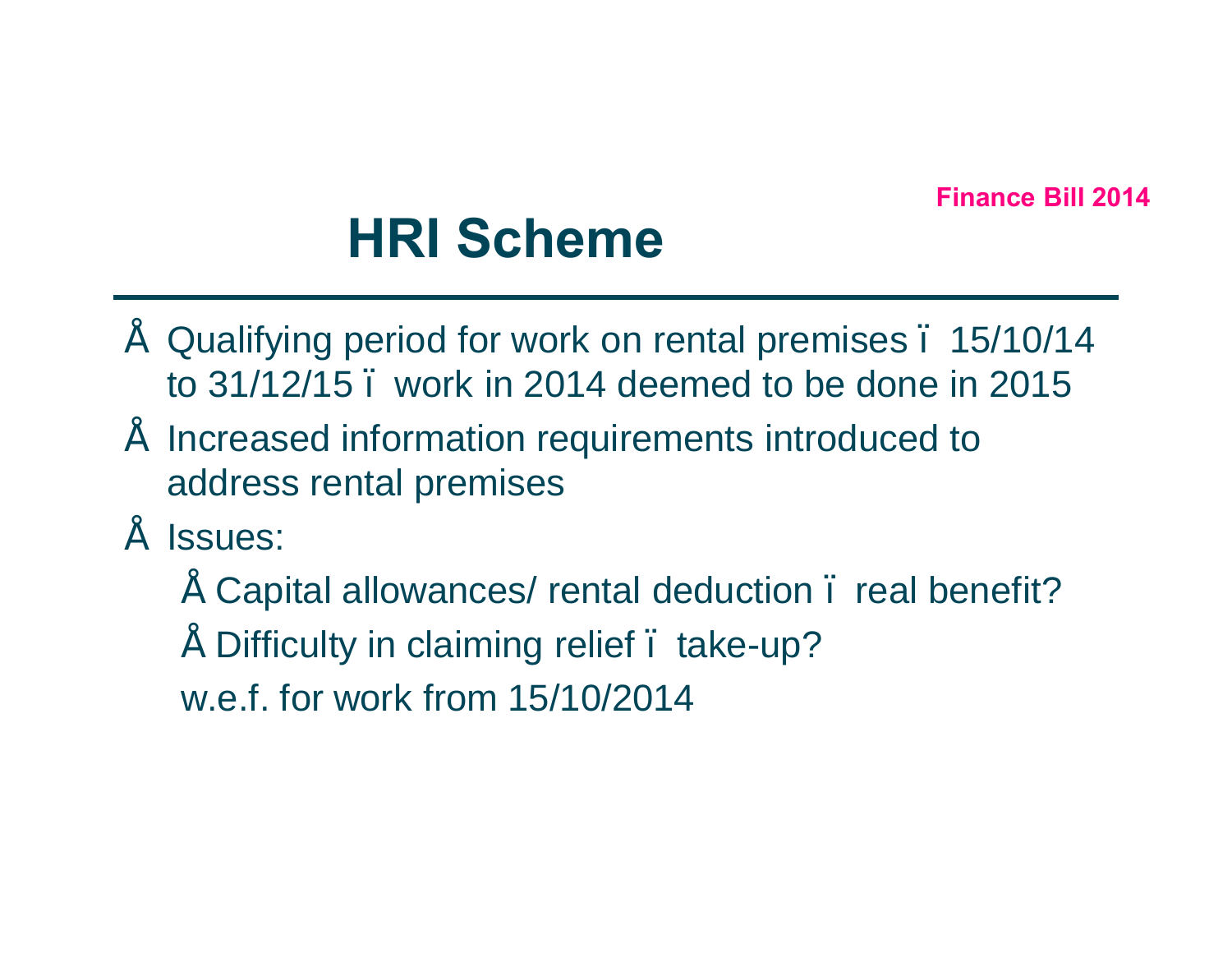### **Finance Bill 2014 DIRT Refund for First-time Purchasers**

- Budget 2015 announcement
- New s266A TCA97
- DIRT refund for **Edevant savings interestg**
- DIRT deducted in 48 months prior to relevant purchase - timing?
- First time purchasers only (CS amendments for selfbuilds)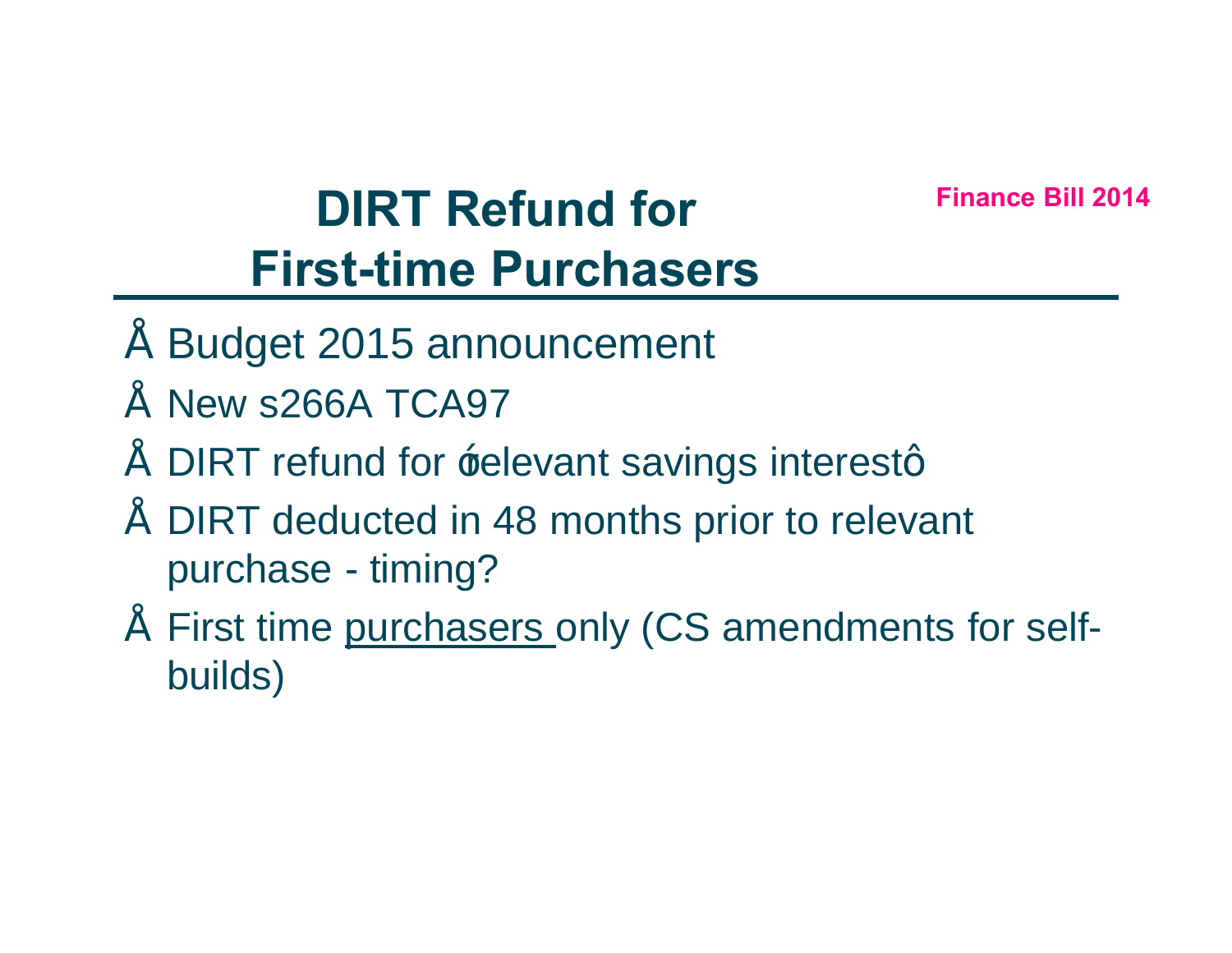# **DIRT Refund for Finance Bill 2014 First-time Purchasers**

Example: Mr and Mrs Thrifty - "50,000 savings

### • Date of conveyance?

| Date of payment  | <b>Gross interest received</b> | <b>DIRT</b> deducted |
|------------------|--------------------------------|----------------------|
| 30 November 2010 | 200                            | 50                   |
| 30 November 2011 | 400                            | 108                  |
| 30 November 2012 | 600                            | 180                  |
| 30 November 2013 | 800                            | 264                  |
| 30 November 2014 | 1000                           | 410                  |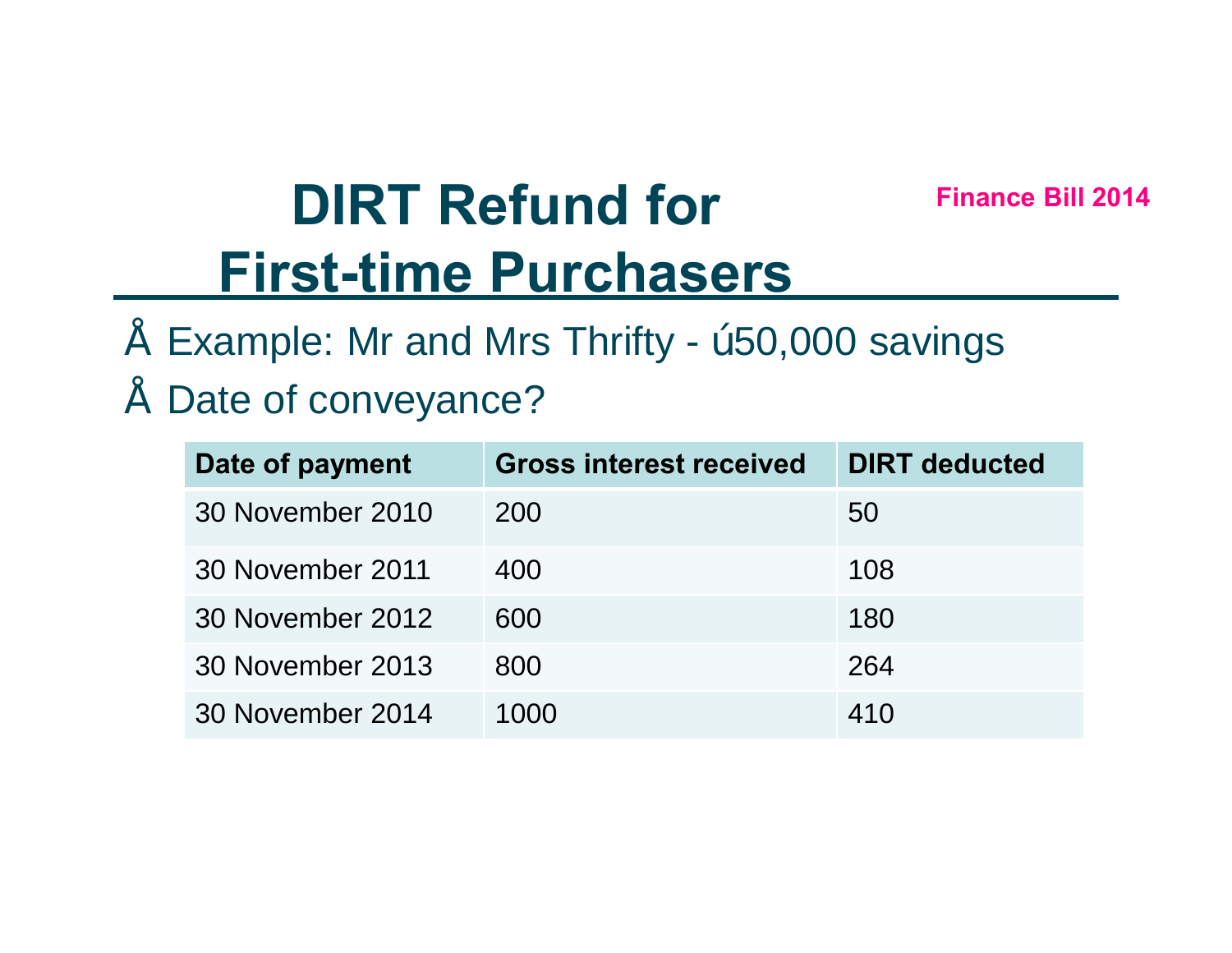# **Farm Taxation**

- Agri-Taxation Review October 2014
- Changes to income averaging rules
- Improvements to exempt income from leased farm land regime - s664 TCA97
- Stock relief for registered farm partnerships increased
- New approved course for 100% stock relief for young trained farmers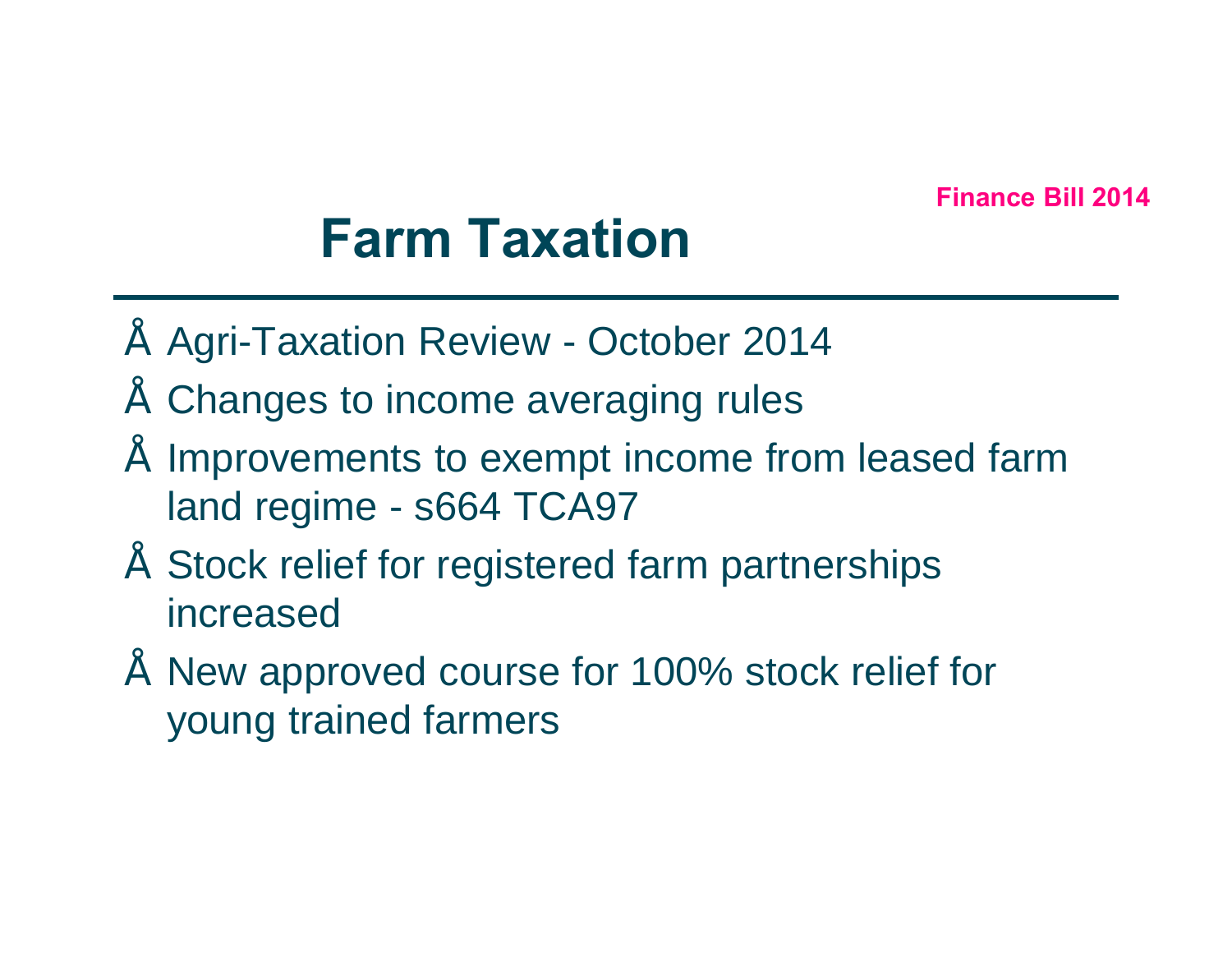# **Windfall Tax on Land Finance Bill 2014 Rezonings**

- S644AB and S649B TCA97: 80% rate of tax on windfall gains
- Abolished for disposals made after 2014 year of assessment or accounting periods beginning after 31 December 2014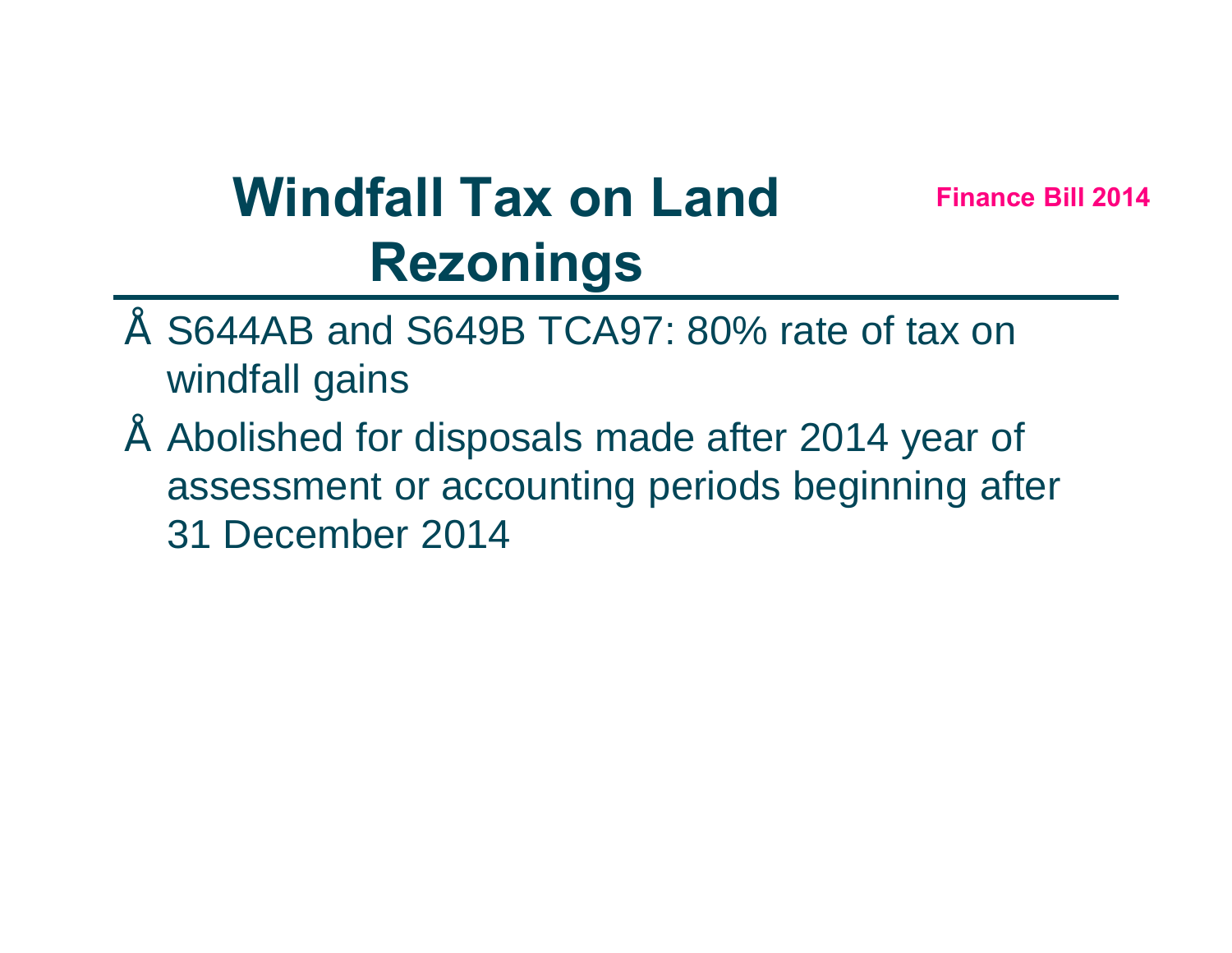# **Living City Initiative**

### **Introduction**

- Initiative introduced in FA 2013
- Conversion or refurbishment of dilapidated houses in city centre locations
- Applies to houses originally constructed prior to 1915 previous application to Georgian houses only is relaxed
- Areas of Cork, Galway, Kilkenny, Dublin, Limerick and Waterford only
- Subject to EU approval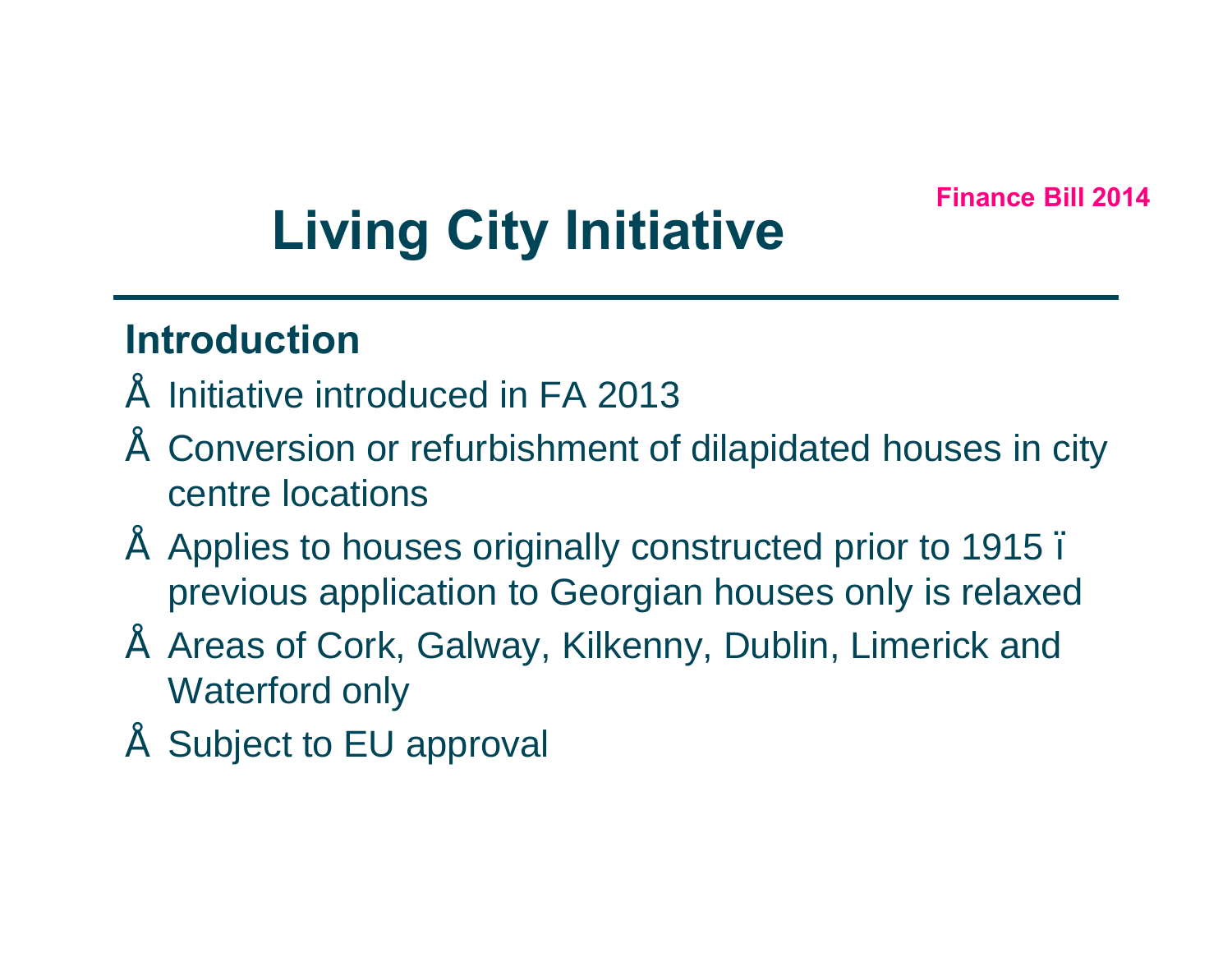# **Living City Initiative**

### **Residential property:**

- Relevant house now a building constructed before 1915 and used as a dwelling (single storey now qualifies)
- Reporting requirements introduced and information to be filed electronically on Revenue platform yet to be developed.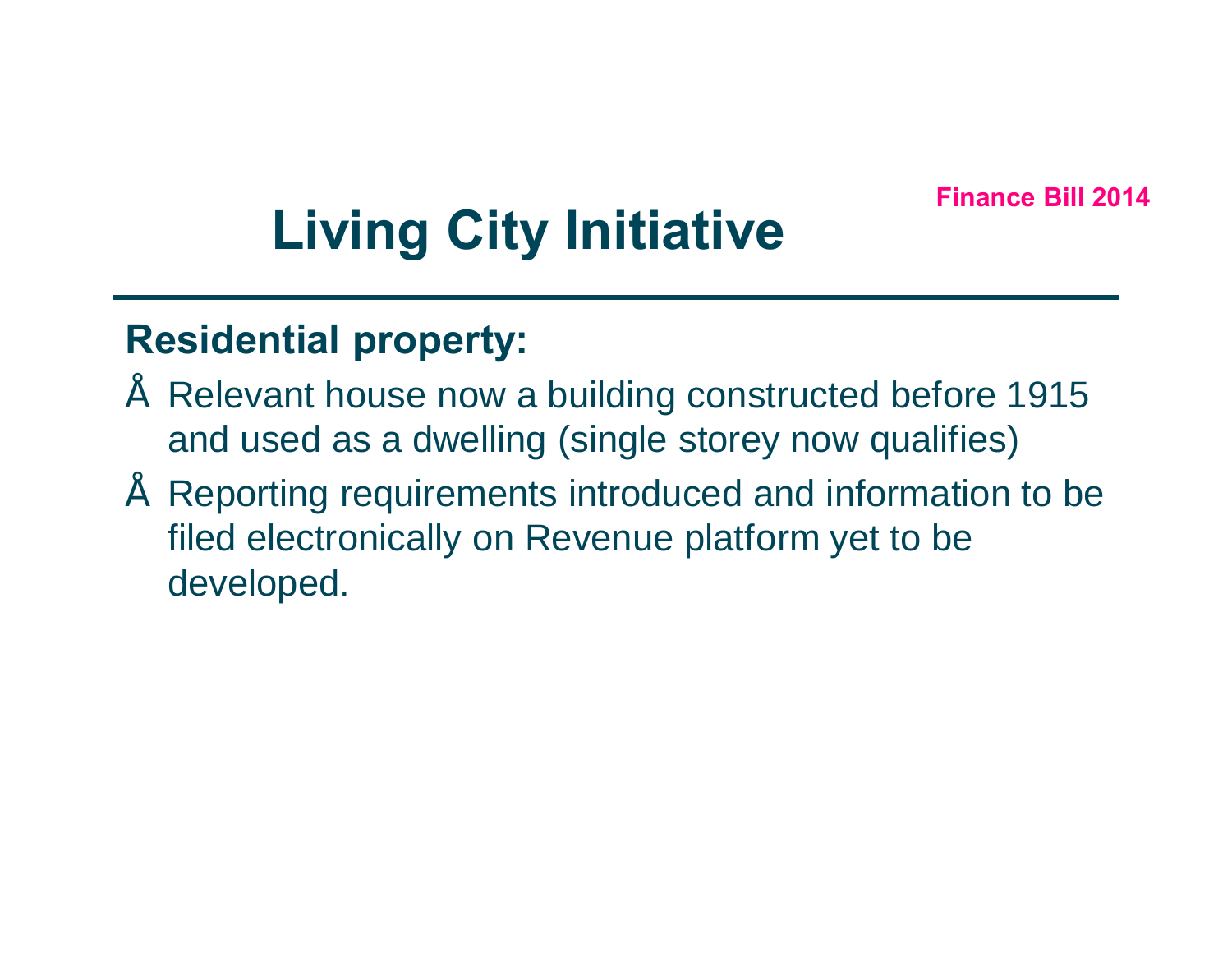# **Living City Initiative**

#### **Commercial property:**

- $\degree$  Expenditure limit of  $\degree$  400,000 for individuals and  $\degree$  1.6m for companies
- Max aggregate relief is €200,000 for individuals and companies (" $400,000 \ @$  50% and "1.6m  $\ @$  12.5%)
- Qualifying premises: In use by owner occupier or let on bona fide terms for rental of goods or provision of services within Ireland (excluding part used as dwelling)
- No requirement for rest of house to be used as a dwelling
- Reporting requirements to Revenue introduced in FB
- Effective date: By order of the Minister for Finance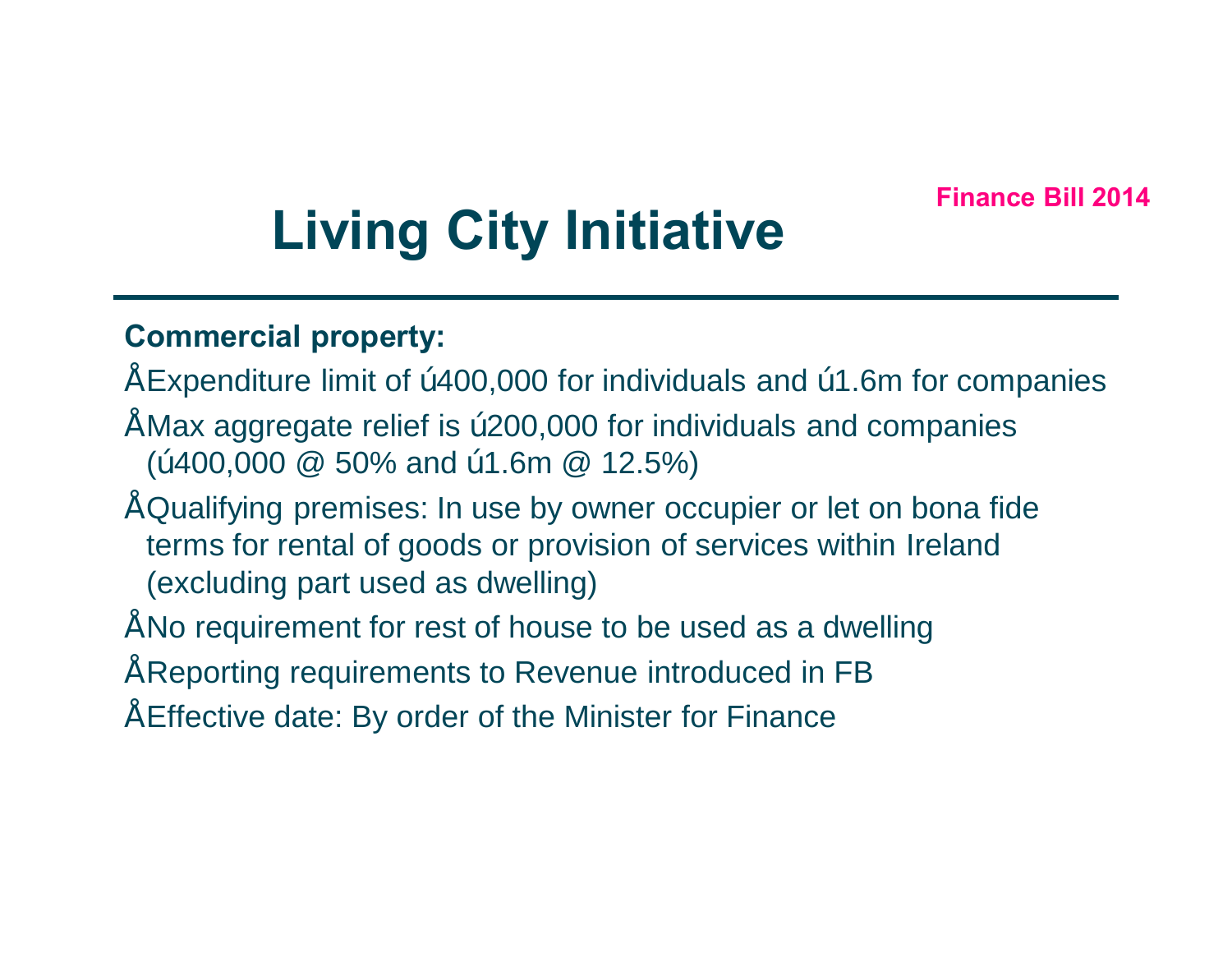# **Relief for Farm Restructuring**

- S604B TCA97: Relief from CGT for farm restructuring
- Period extended to 31 December 2016
- New definition of agricultural land ie land used for the purposes of farming but does not include buildings on the land.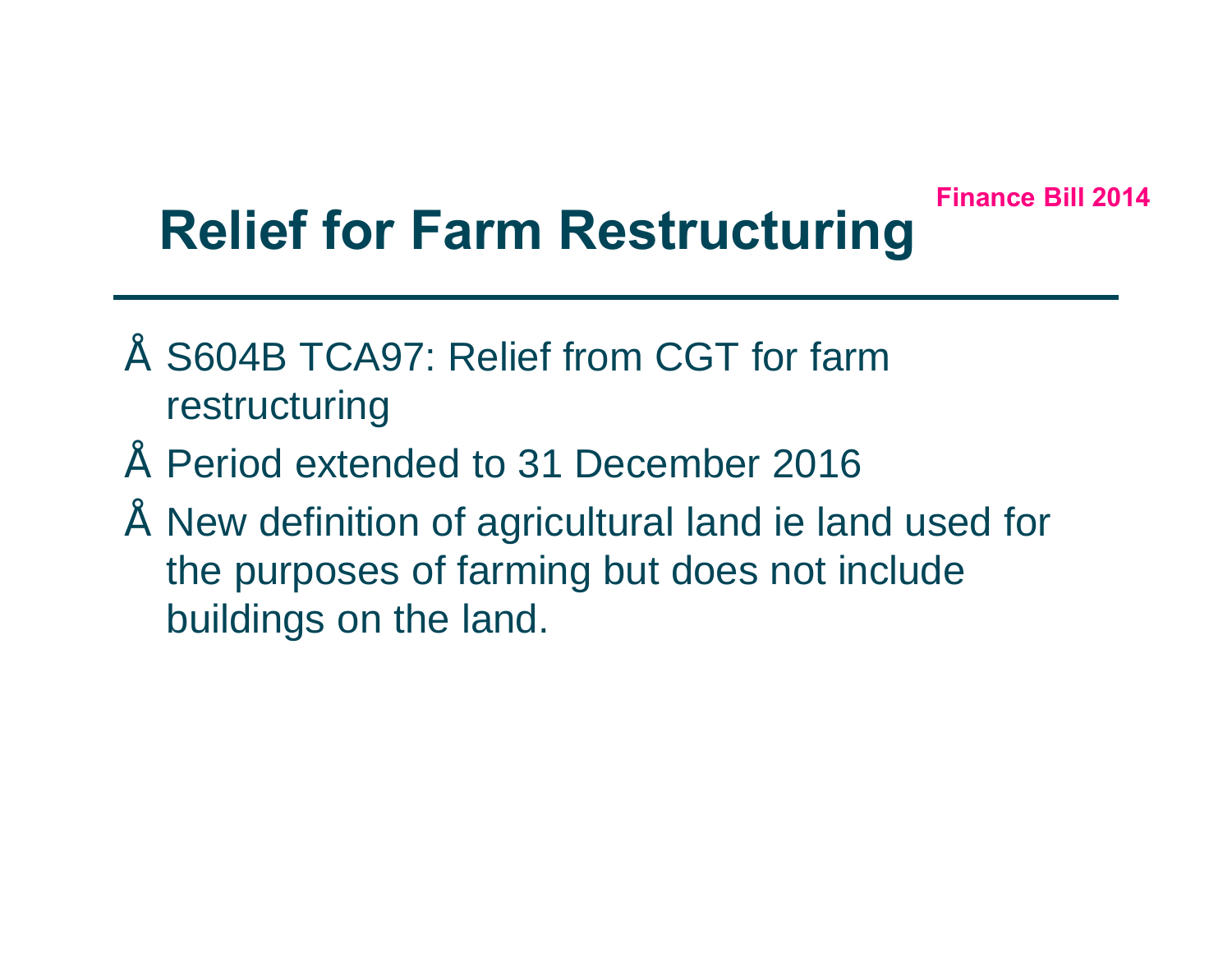# **Retirement Relief**

- Extension of retirement relief to disposals of leased farmland (prior to lease, was used for the purposes of farming for more than 10 years) where land is leased in the period of 25 years ending with the disposal.
- Disposals to person other than child: additional requirement that each lease is for minimum period of 5 years.
- Land let under conacre arrangements retirement relief available in certain circumstances.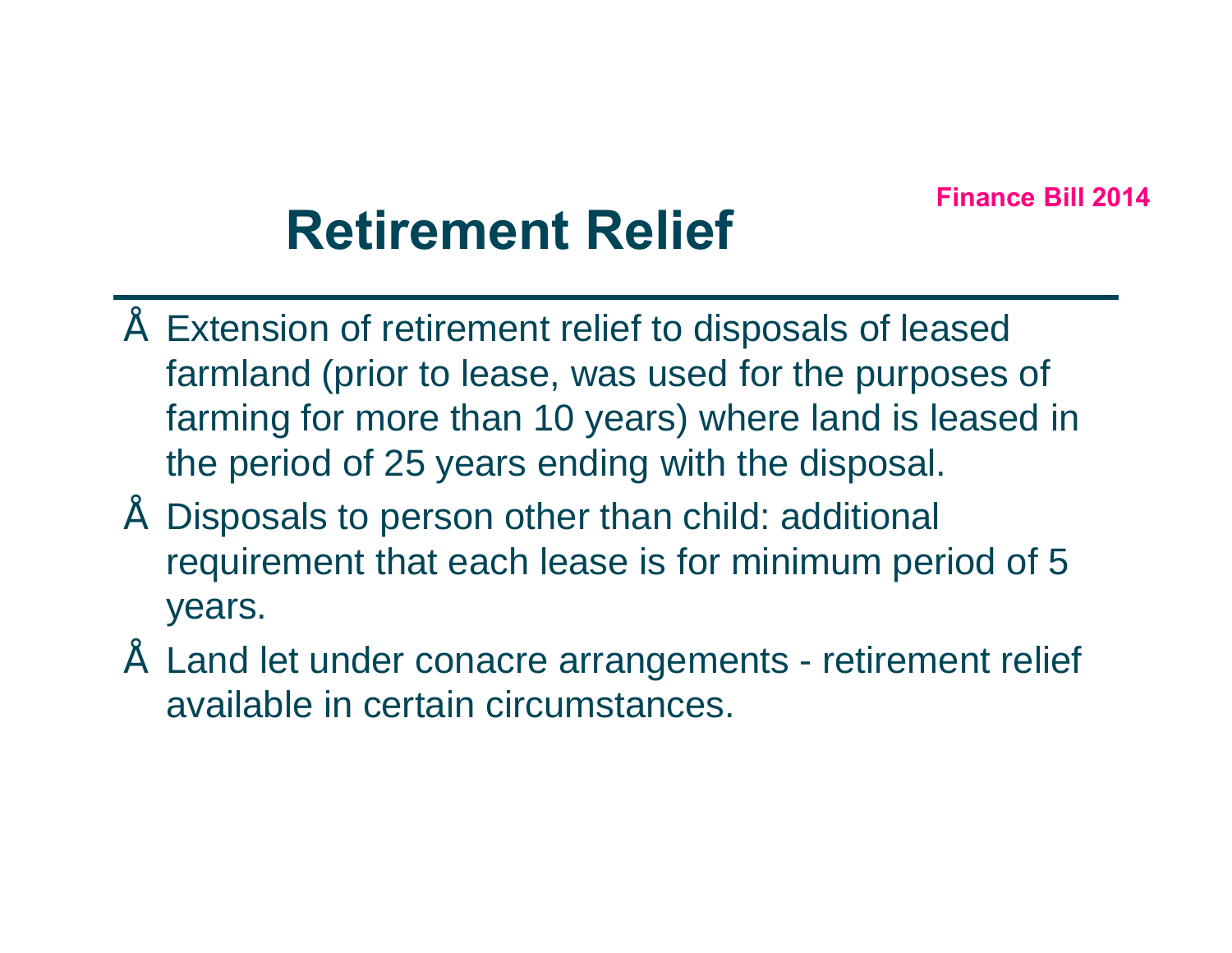# **Retirement Relief**

- Farmer ceases farming on a full time basis and enters into conacre arrangement and subsequently disposes of land to a third party. Retirement relief only available if land sold on/before 31.12.2016
- Farmer ceases farming on a full time basis and enters into a conacre arrangement and thereafter leases land on a longer term basis before finally selling land to a third party. Lease must be entered into on/before 31/12/2016 for min 5 years for retirement relief to be available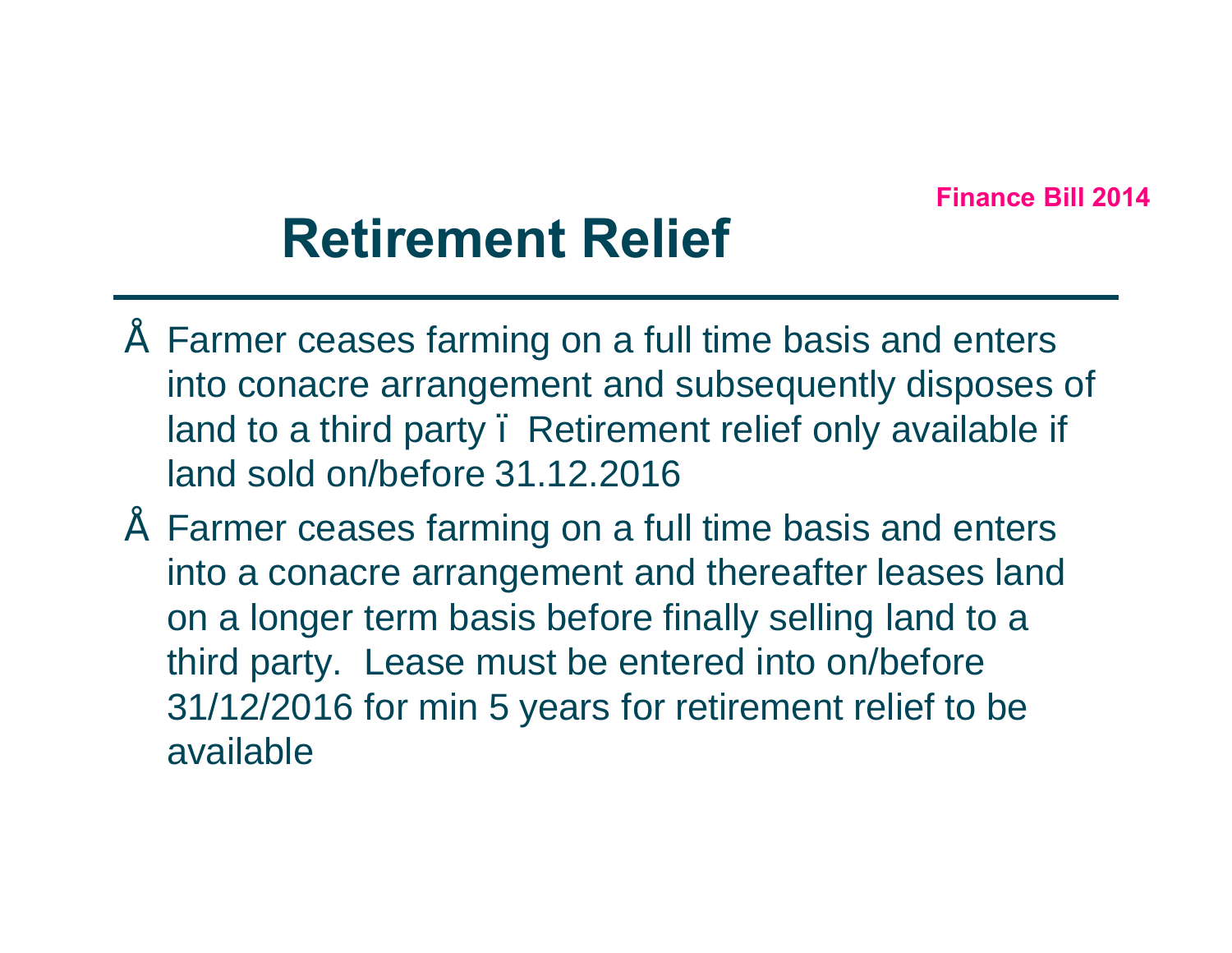# **Finance Bill 2014 Capital Gains Tax Exemption on Disposal of Entitlements**

Disposals by farmers of payment entitlements in period 16/05/2013 - 15/05/2014 exempt from CGT where entitlements were fully leased and transferred to an active farmer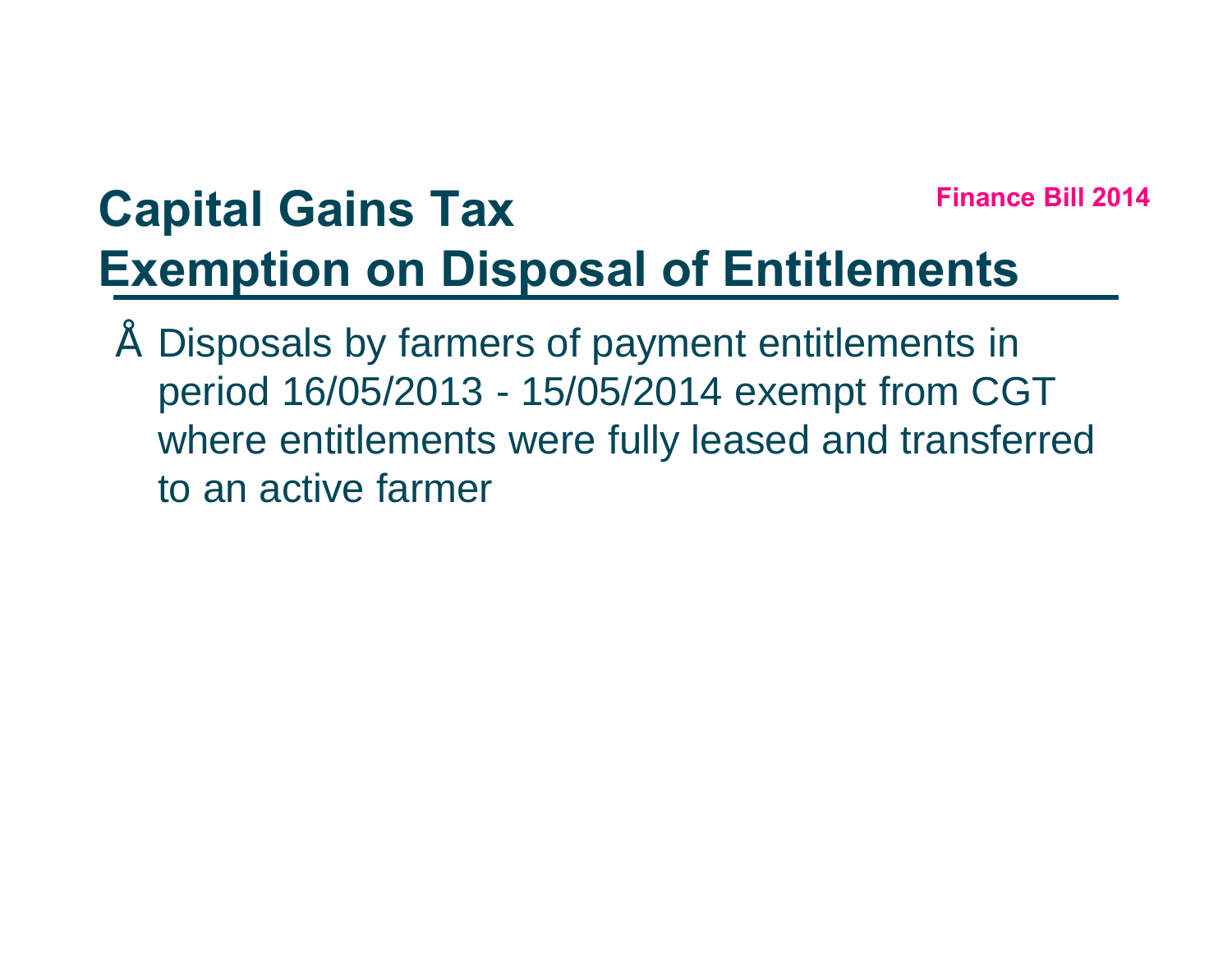# **Agricultural Relief**

- Amendment of the meaning of farmer
- From 1 January 2015 agricultural relief only available for agricultural property gifted/inherited by a person who meets the criteria set out in one of three tests
- 80% asset test still applies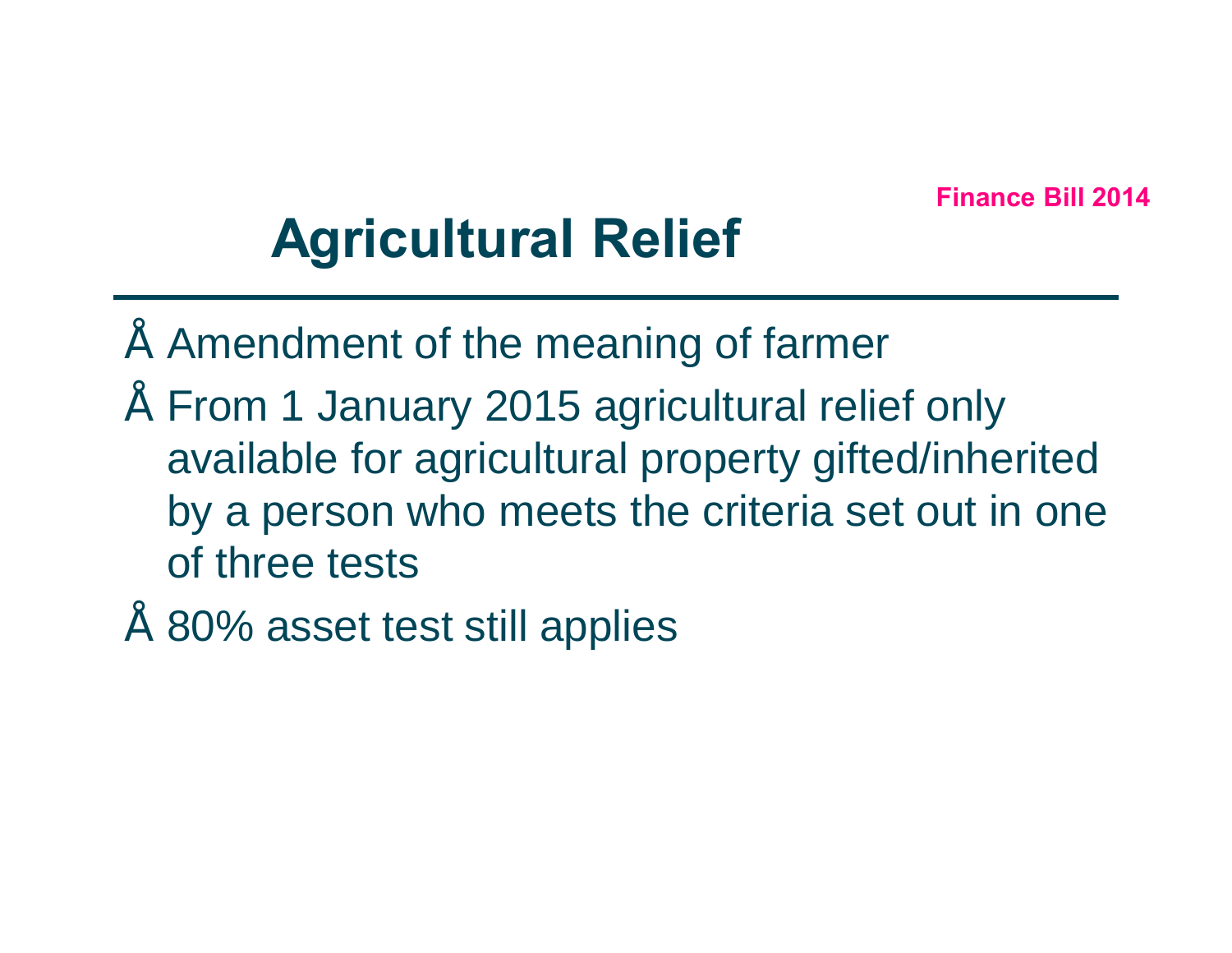# **Agricultural Relief**

#### Test 1:

- Individual is the holder of any of the qualifications required to be a young trained farmer for Stamp Duty purposes, or who achieves such a qualification within a period of 4 years commencing on the date of the gift or inheritance, and
- $\degree$  who for a period of not less than 6 years commencing on the valuation date of the gift or inheritance farms agricultural property (including the agricultural property comprised in the gift or inheritance) **on a commercial basis and with a view to the realisation of profits** from that agricultural property,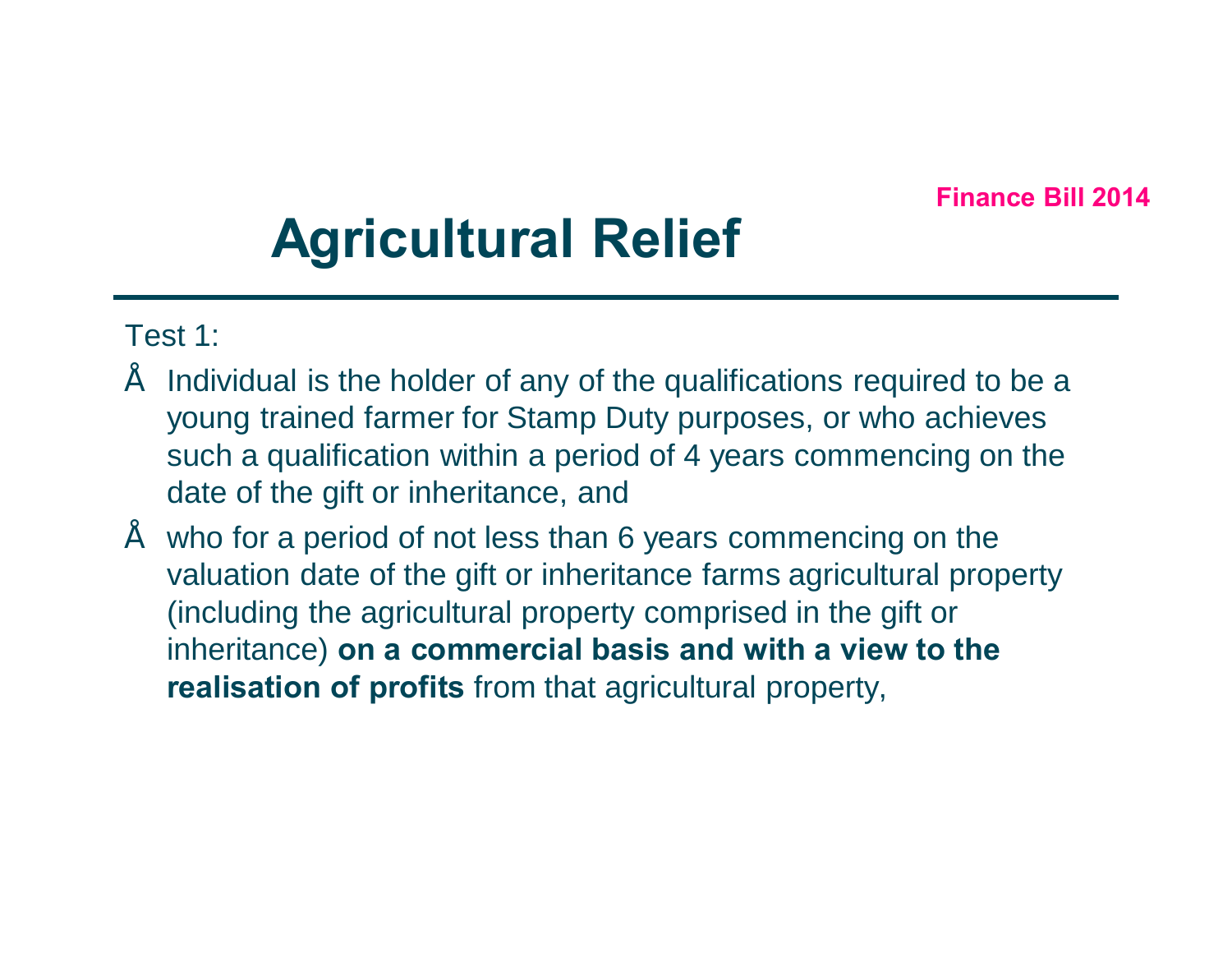# **Agricultural Relief**

Test 2:

Individual who for a period of not less than 6 years commencing on the valuation date of the gift or inheritance spends **not less than 50 per cent of that individual's normal working time** farming agricultural property (including the agricultural property comprised in the gift or inheritance) on a **commercial basis and with a view to the realisation of profits** from that agricultural property, or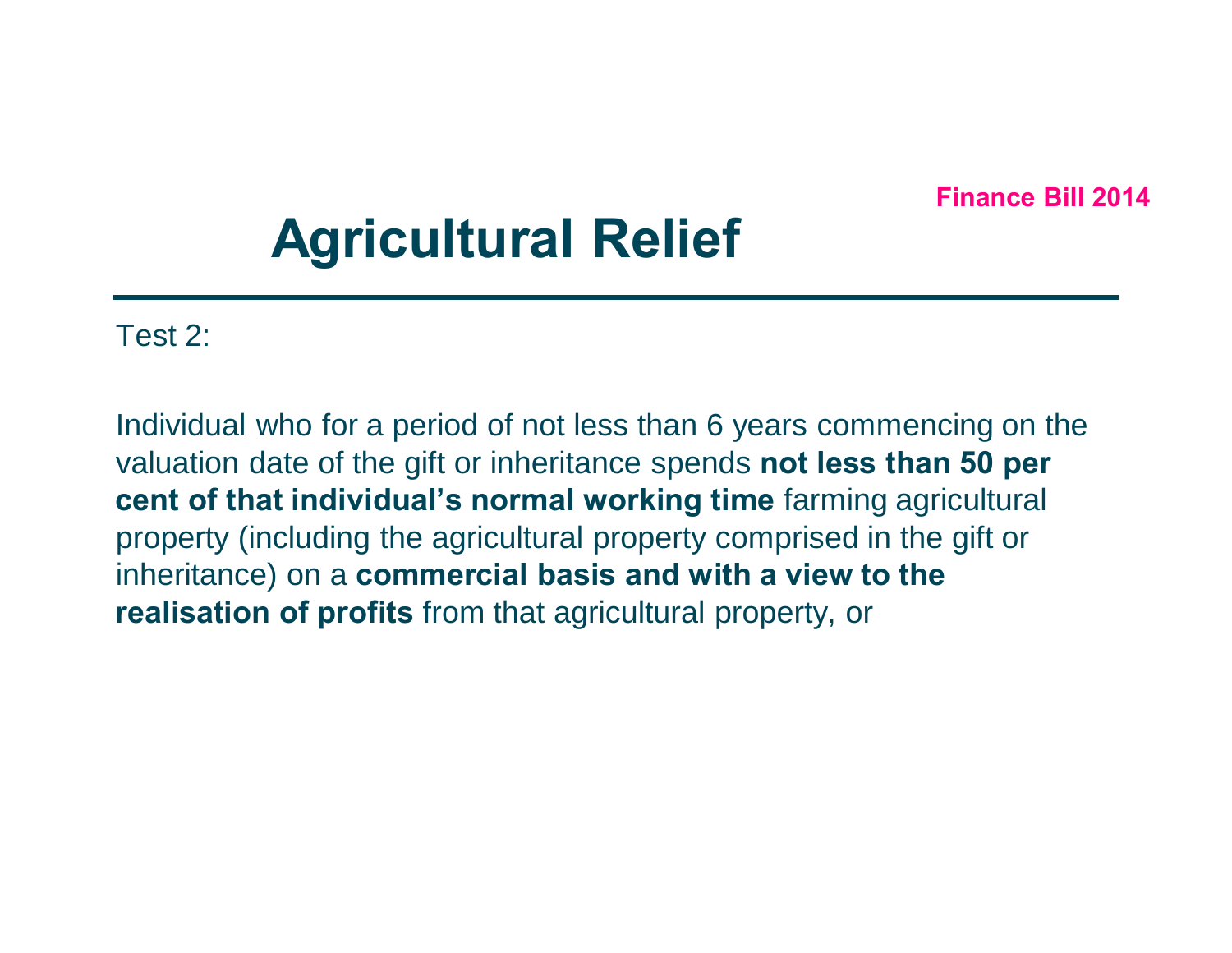# **Agricultural Relief**

### Test 3

Individual who leases the whole or substantially the whole of the agricultural property, comprised in the gift or inheritance for a period of not less than 6 years commencing on the valuation date of the gift or inheritance, to an individual who satisfies the conditions in Test 1 and 2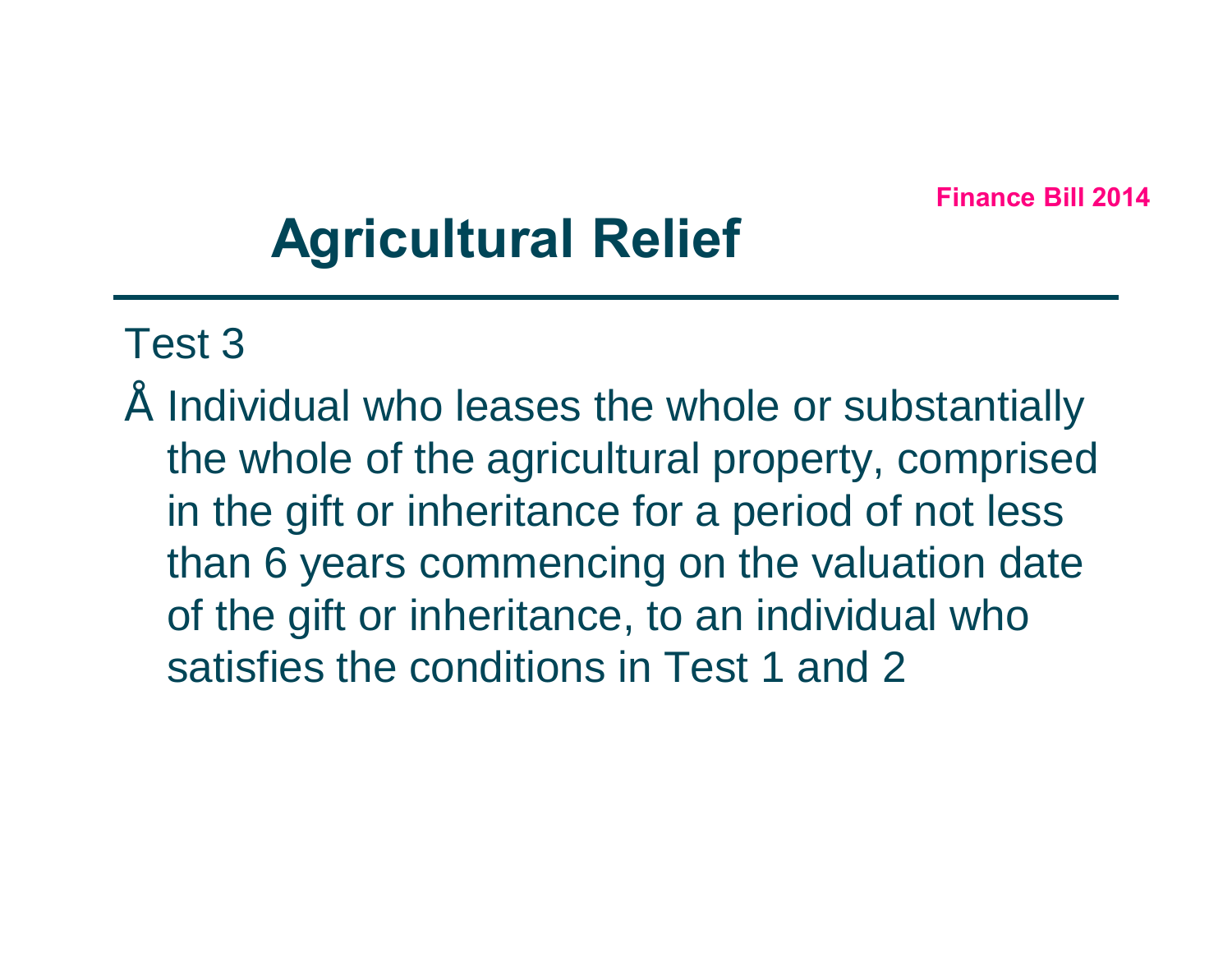# **Agricultural Relief**

- Clawback of agricultural relief if within 6 years of the date of the gift/inheritance definition of a farmer set out in test 1 to 3 are breached
- No clawback if this test is not met by reason of death of farmer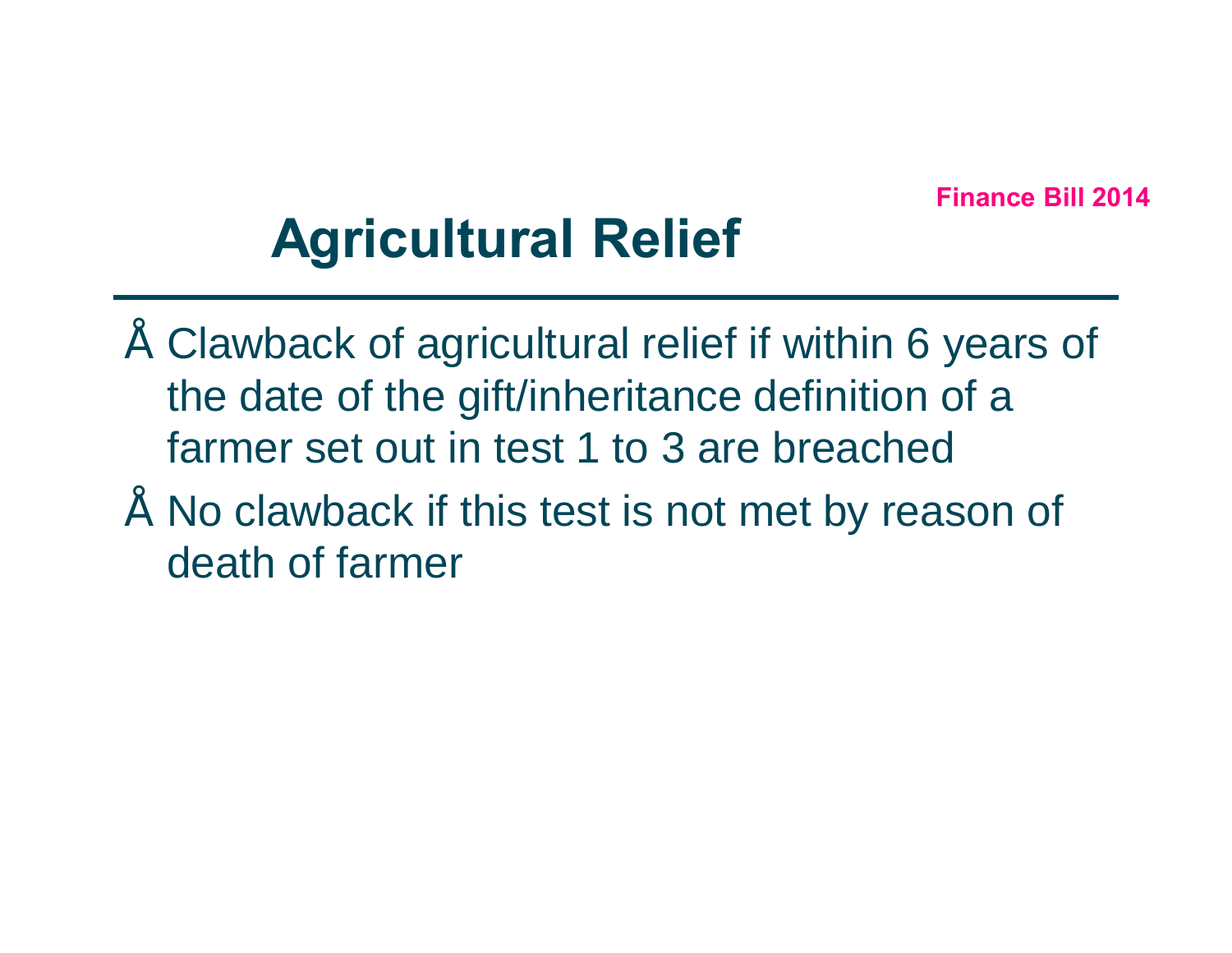# **Business Relief**

- Land, buildings, plant or machinery owned by individual and used by a company that individual controls
- Meaning of control amended so that shareholding interests of spouses/civil partners added together for purposes of this test
- $"$  w.e.f. 23 October 2014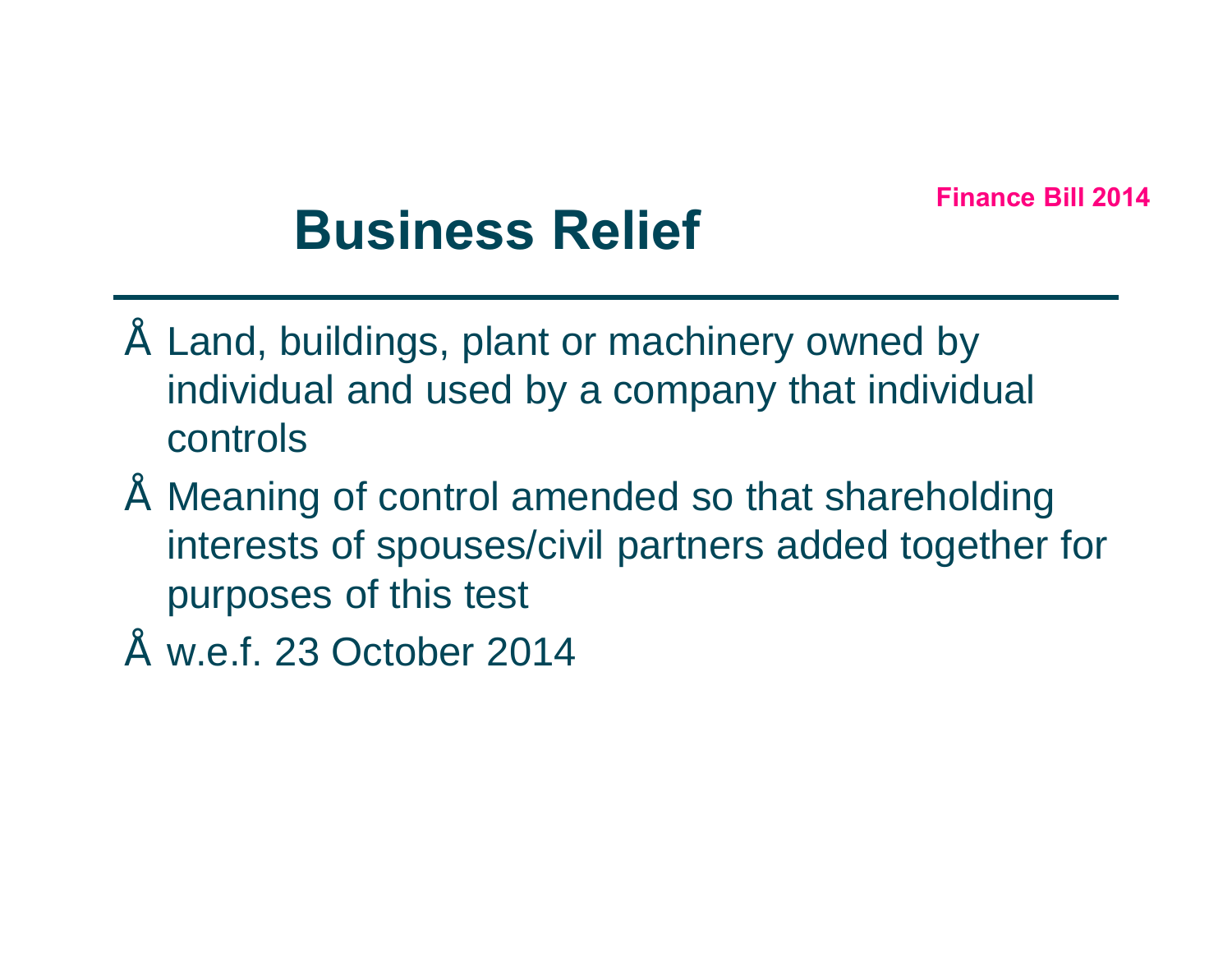# **Tax Clearance Certificates**

- Introduction of electronic tax clearance system
- Applications to be made online
- Review tax compliance status of applicants on a continuing basis and certificates may be issued, refused or rescinded depending on compliance status of applicants
- Verify tax clearance certificate by providing tax reference number and tax clearance access number
- Effective date: By order of the Minister for Finance)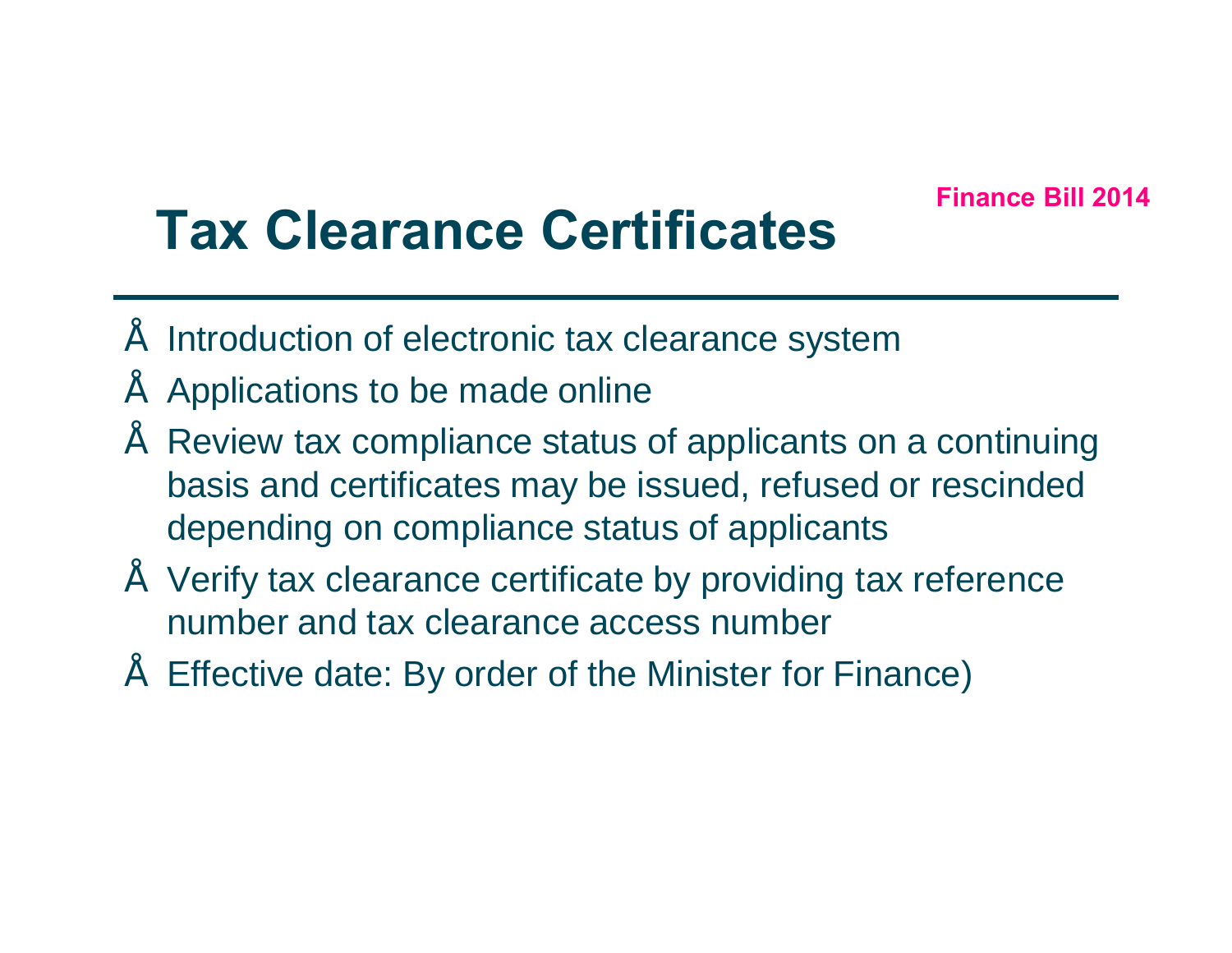# **Consanguinity Relief**

- Consanguinity relief gone from 31 December 2014
- New consanguinity relief for transfers of farm land only . conditions?
	- Must be farm land farmed on a commercial basis
	- Transfer executed between 1/1/2015 and 31/12/2015 no age requirement for transferor
	- $\degree$  Transfer executed between 1/1/2016 and 31/12/2017 . Transferor must be aged less than 67
	- $\degree$  Transferee must for a min of 6 years farm land or lease it for a min period of 6 years to person who farms land
	- Transferee/lessee must hold or within a period of 4 years hold green cert or spend 50% normal working time farming
	- Clawback of relief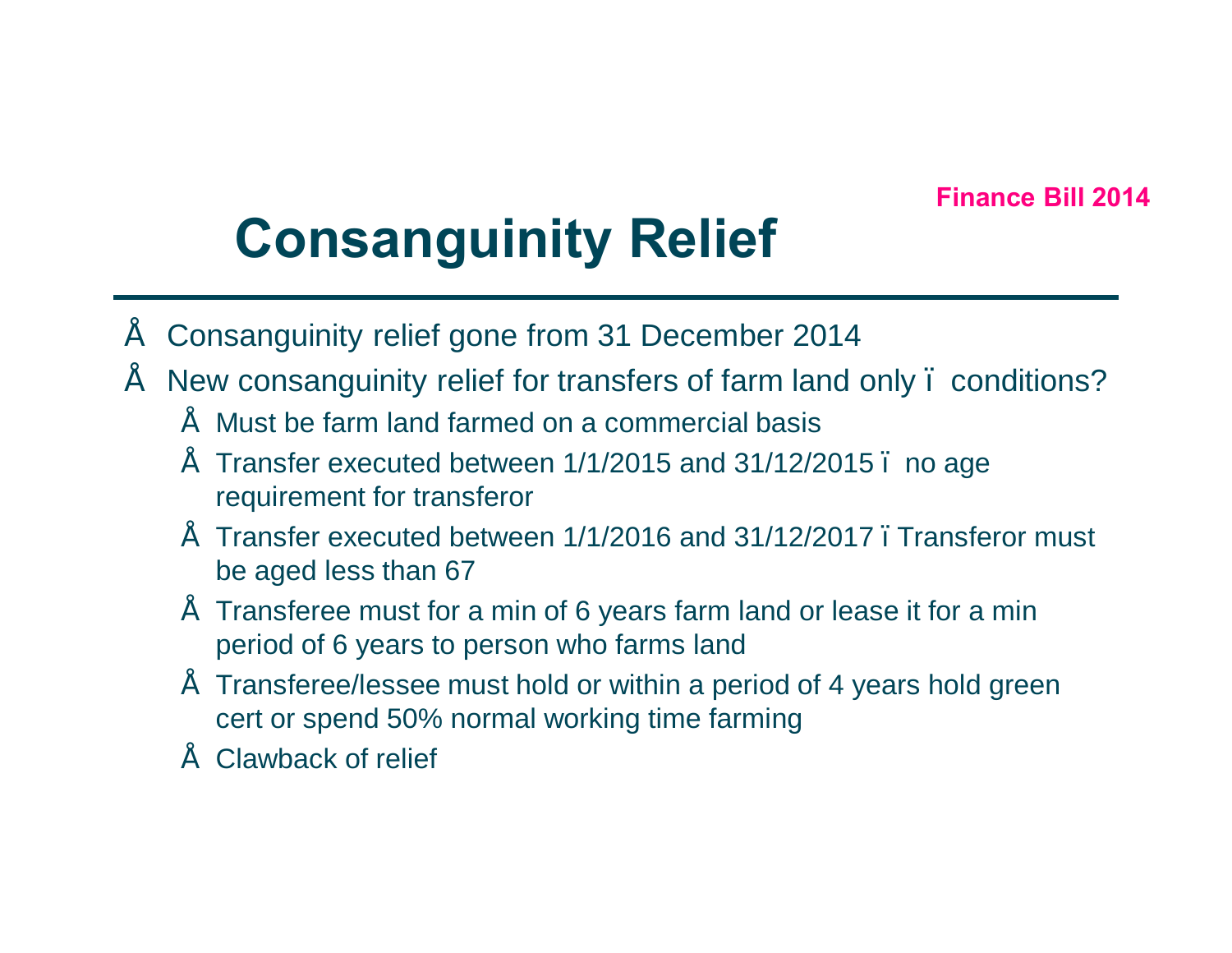# **Young Trained Farmer Relief**

- Continues to apply to end 2015 no extension in FB 2014
- New qualification added BSc (Hons) in Sustainable **Agriculture**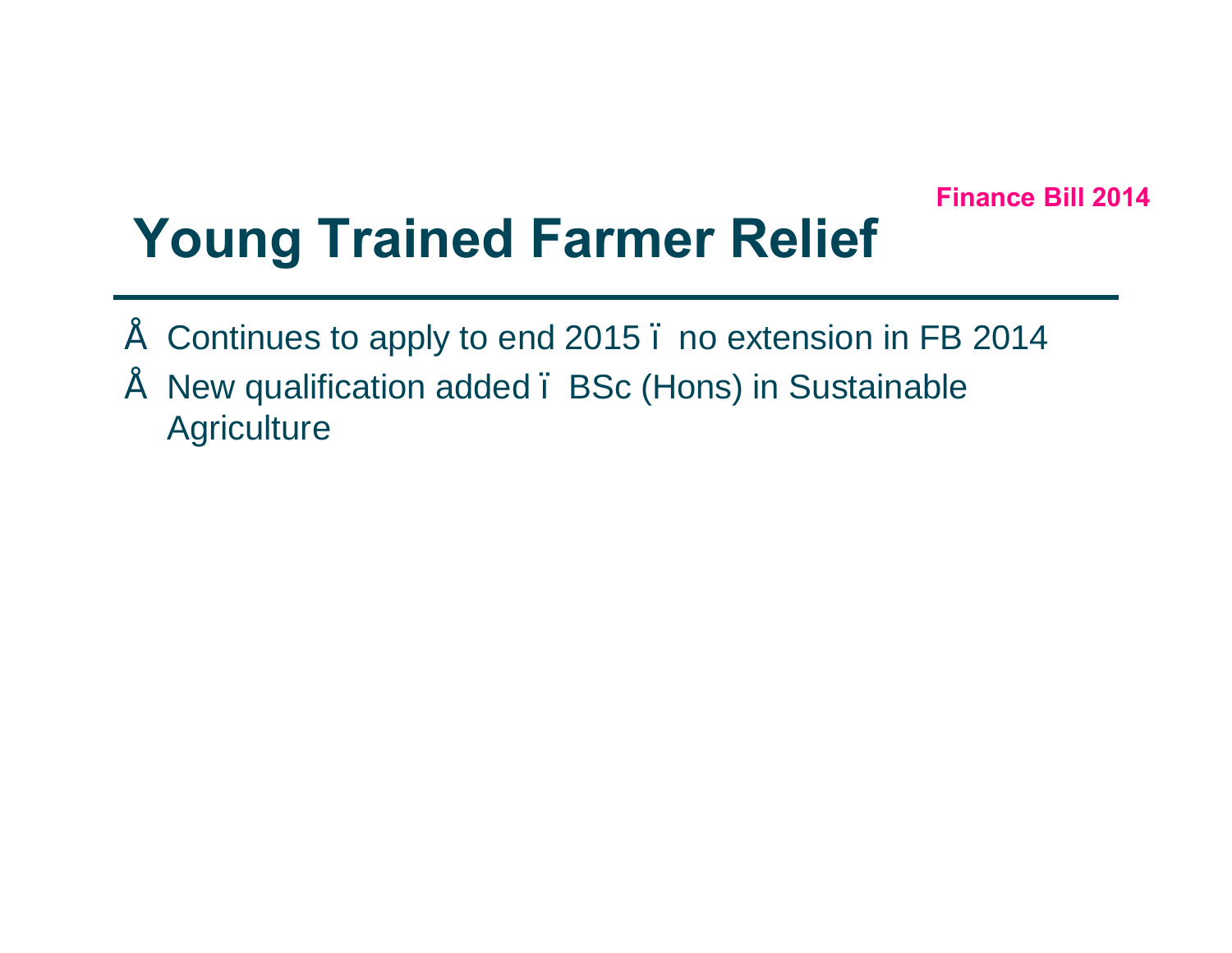# **VAT**

- Exemption
	- Defined contribution pension schemes w.e.f. 1 March 2015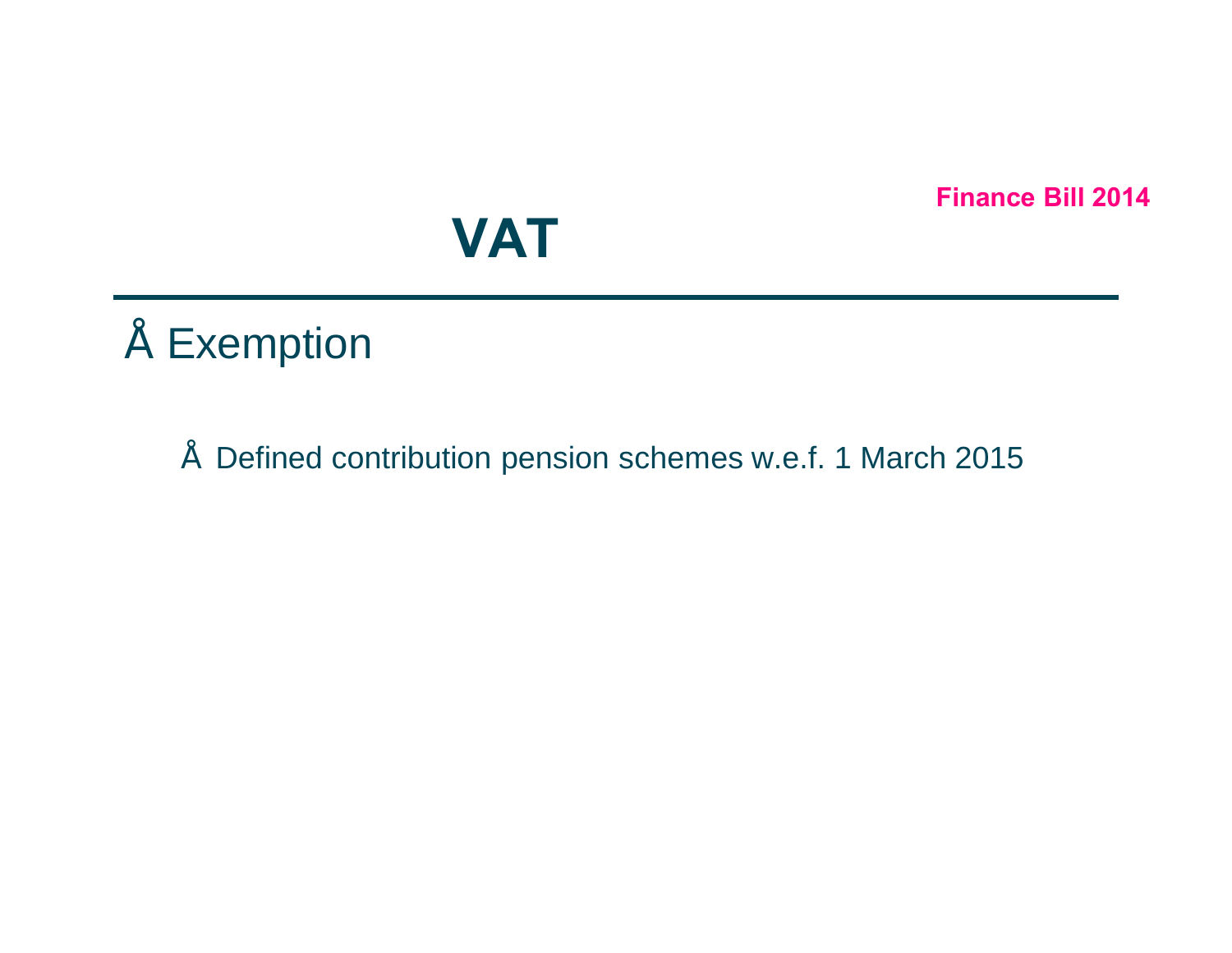# **Betting shop opening hours**

- S21 Betting Act 1931 amended so that registered premises shall not be opened on
	- Christmas Day,
	- Good Friday or
	- before 7am and after 10pm on any other day
- Guilty of an offence and liable to a fine or imprisonment on summary conviction